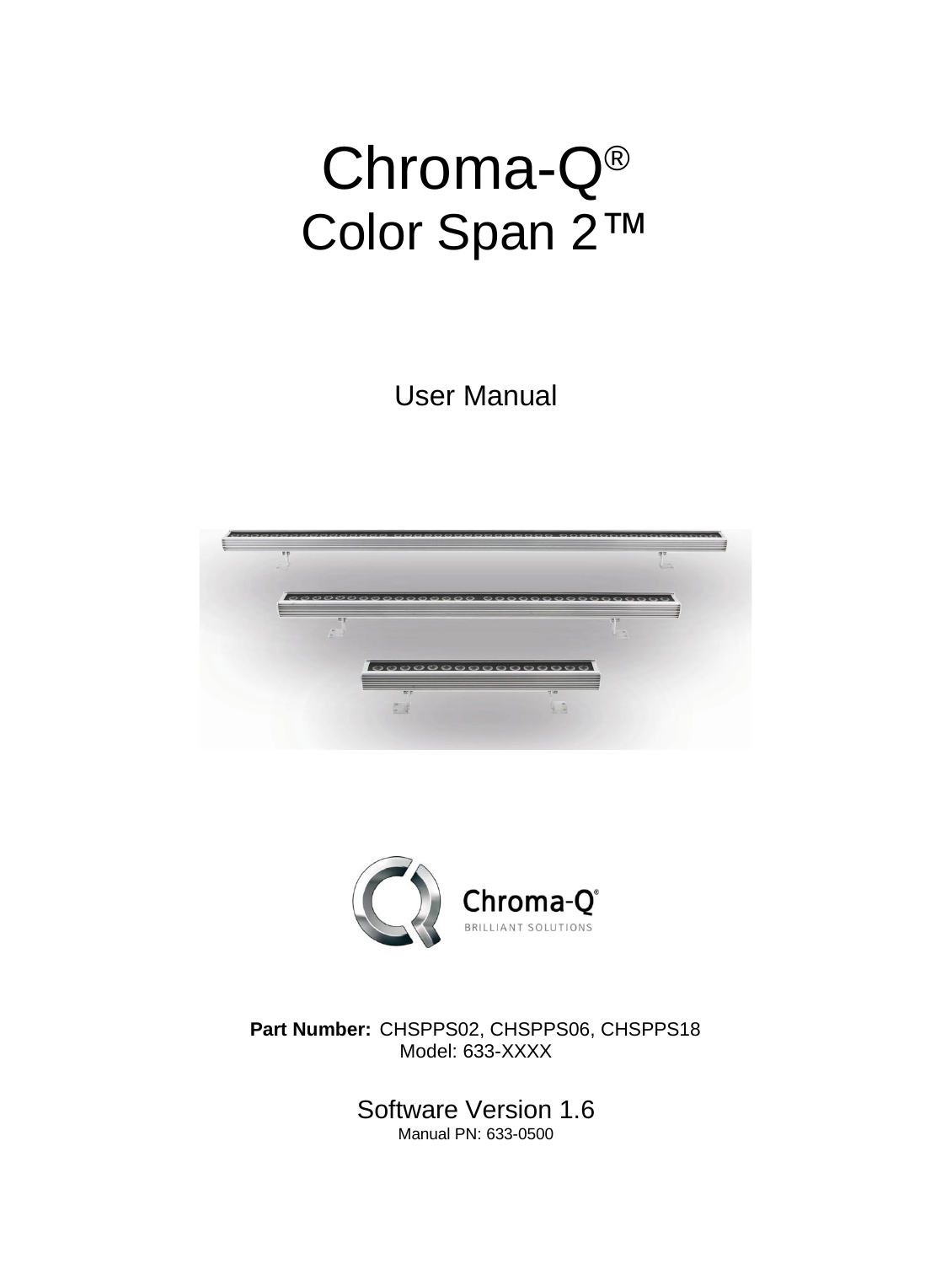#### **Warranty Statement**



Chroma- $Q^{\circ}$  warrants to the original purchaser, with proof of purchase, that its delivered products shall be free from defects in material and workmanship under normal use for a period of 24 months from date of shipment.

Chroma- $Q^{\circ}$  will repair, or at its option, provide an equivalent item or replace, the defective product during the stated warranty period. This warranty applies only to the repair or replacement of the product and only when the product is properly handled, installed and maintained according to Chroma- $Q^{\circ}$  instructions. This warranty excludes defects resulting from improper handling, storage, installation, acts of God, fire, vandalism or civil disturbances. Purchaser must notify Chroma-Q® in writing within 14 days of noticing the defect. This warranty excludes field labour or service charges related to the repair or replacement of the product.

The warranty contained herein shall not extend to any finished goods or spare parts from which any serial number has been removed or which have been damaged or rendered defective (a) as a result of normal wear and tear, wilful or accidental damage, negligence, misuse or abuse; (b) due to water or moisture, lightning, windstorm, abnormal voltage, harmonic distortion, dust, dirt, corrosion or other external causes; (c) by operation outside the specifications contained in the user documentation; (d) by the use of spare parts not manufactured or sold by Chroma-Q® or by the connection or integration of other equipment or software not approved by Chroma-Q<sup>®</sup> unless the Customer provides acceptable proof to Chroma-Q<sup>®</sup> that the defect or damage was not caused by the above; (e) by modification, repair or service by anyone other than Chroma-Q®, who has not applied for and been approved by Chroma-Q® to do such modification, repair or service unless the Customer provides acceptable proof to Chroma-Q® that the defect or damage was not caused by the above; (f) due to procedures, deviating from procedures specified by Chroma- $Q^{\circ}$ or (g) due to failure to store, install, test, commission, maintain, operate or use finished goods and spare parts in a safe and reasonable manner and in accordance with Chroma-Q®'s instructions (h) by repair or replacement of engines without factory training.

The warranty contained herein shall not apply to finished goods or spare parts which are sold "as is", as "second-hand", as used", as "demo" or under similar qualifications or to Consumables ("Consumables" is defined as any part(s) of goods or part(s) for use with goods, which part(s) of goods or part(s) for use with goods are consumed during the operation of the goods and which part(s) of goods or part(s) for use with goods require replacement from time to time by a user such as, but not limited to, light bulbs).

The warranty contained herein shall not apply, unless the total purchase price for the defective finished goods or spare parts has been paid by the due date for payment.

The warranty contained herein applies only to the original purchaser and are not assignable or transferable to any subsequent purchaser or end-user.

This warranty is subject to the shipment of the goods, within the warranty period, to the Chroma- $Q^{\circledast}$ warranty returns department, by the purchaser, at the purchaser's expense. If no fault is found, Chroma- $Q^{\circledast}$  will charge the purchaser for the subsequent return of the goods.

Chroma- $Q^{\otimes}$  reserves the right to change the warranty period without prior notice and without incurring obligation and expressly disclaims all warranties not stated in this limited warranty.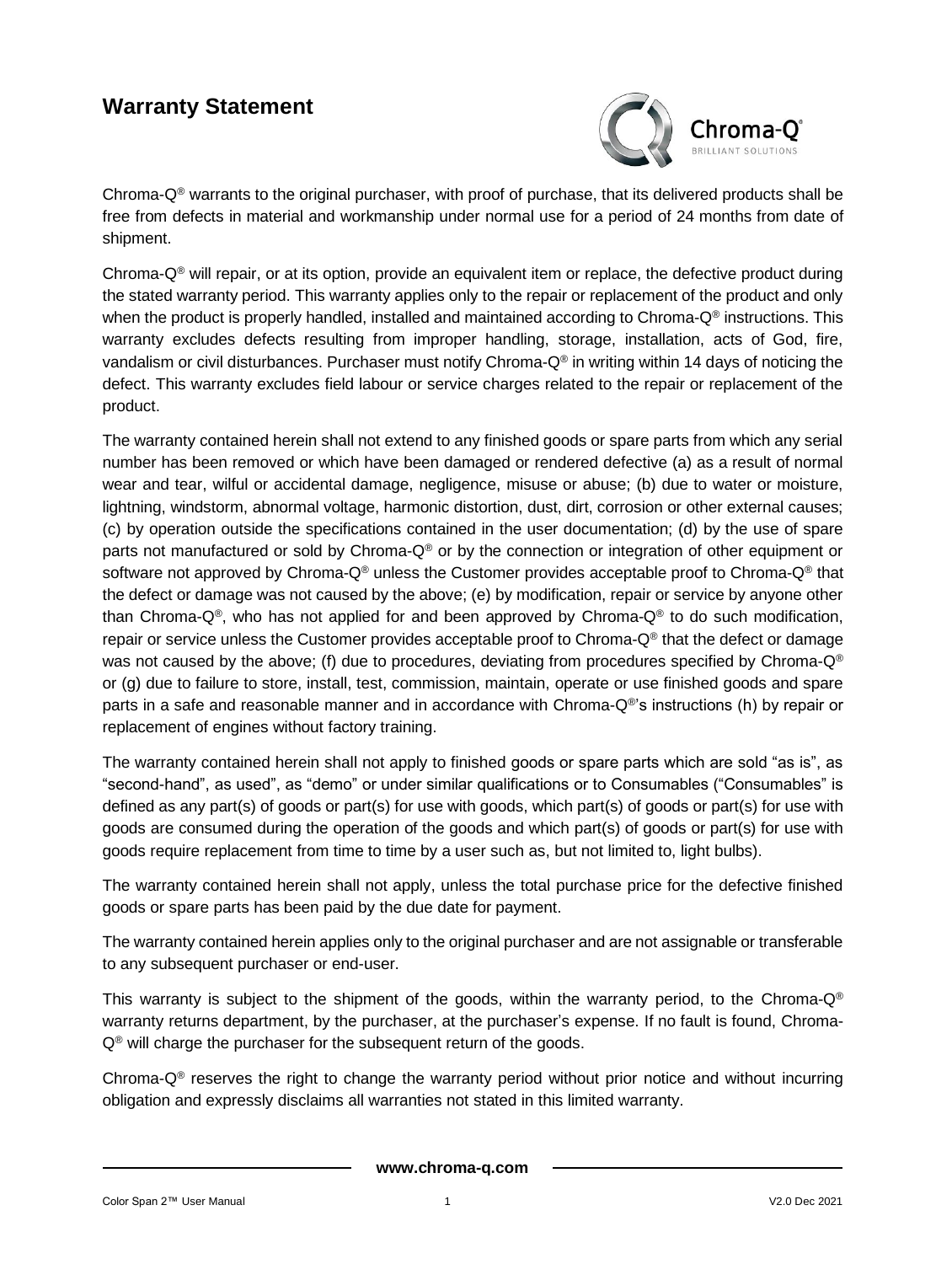## **Disclaimer**

The information contained herein is offered in good faith and is believed to be accurate. However, because conditions and methods of use of our products are beyond our control, this information should not be used in substitution for customer's tests to ensure that Chroma-Q® products are safe, effective, and fully satisfactory for the intended end use. Suggestions of use shall not be taken as inducements to infringe any patent. Chroma-Q<sup>®</sup> sole warranty is that the product will meet the sales specifications in effect at the time of shipment. Your exclusive remedy for breach of such warranty is limited to refund of purchase price or replacement of any product shown to be other than as warranted.

Chroma- $Q^{\circ}$  reserves the right to change or make alteration to devices and their functionality without notice due to our ongoing research and development.

The Chroma-Q® Color Span 2™ range has been designed specifically for the lighting industry. Regular maintenance should be performed to ensure that the products perform well in the entertainment environment.

If you experience any difficulties with any Chroma-Q® products please contact your selling dealer. If your selling dealer is unable to help, please contact support@chroma-q.com. If the selling dealer is unable to satisfy your servicing needs, please contact the following, for full factory service:

> Outside North America: Tel: +44 (0)1494 446000 Fax: +44 (0)1494 461024 support@chroma-q.com

North America: Tel: 416-255-9494 Fax: 416-255-3514 support@chroma-q.com

For further information please visit the Chroma- $Q^{\circledast}$  website at www.chroma-q.com. Chroma-Q® and Color Span 2™ are trademarks, for more information on this visit [chroma](http://www.chroma-q.com/trademarks)[q.com/trademarks.](http://www.chroma-q.com/trademarks)

The rights and ownership of all trademarks are recognised.

#### **Important Notice:**

As per the requirements in the Occupational Safety and Health Administration standards for product approval, please refer to the OSHA web pages<http://www.osha.gov/dts/otpca/nrtl/> for information on the list of Nationally Recognized Testing Laboratories (NRTLs) and the scope of recognition.



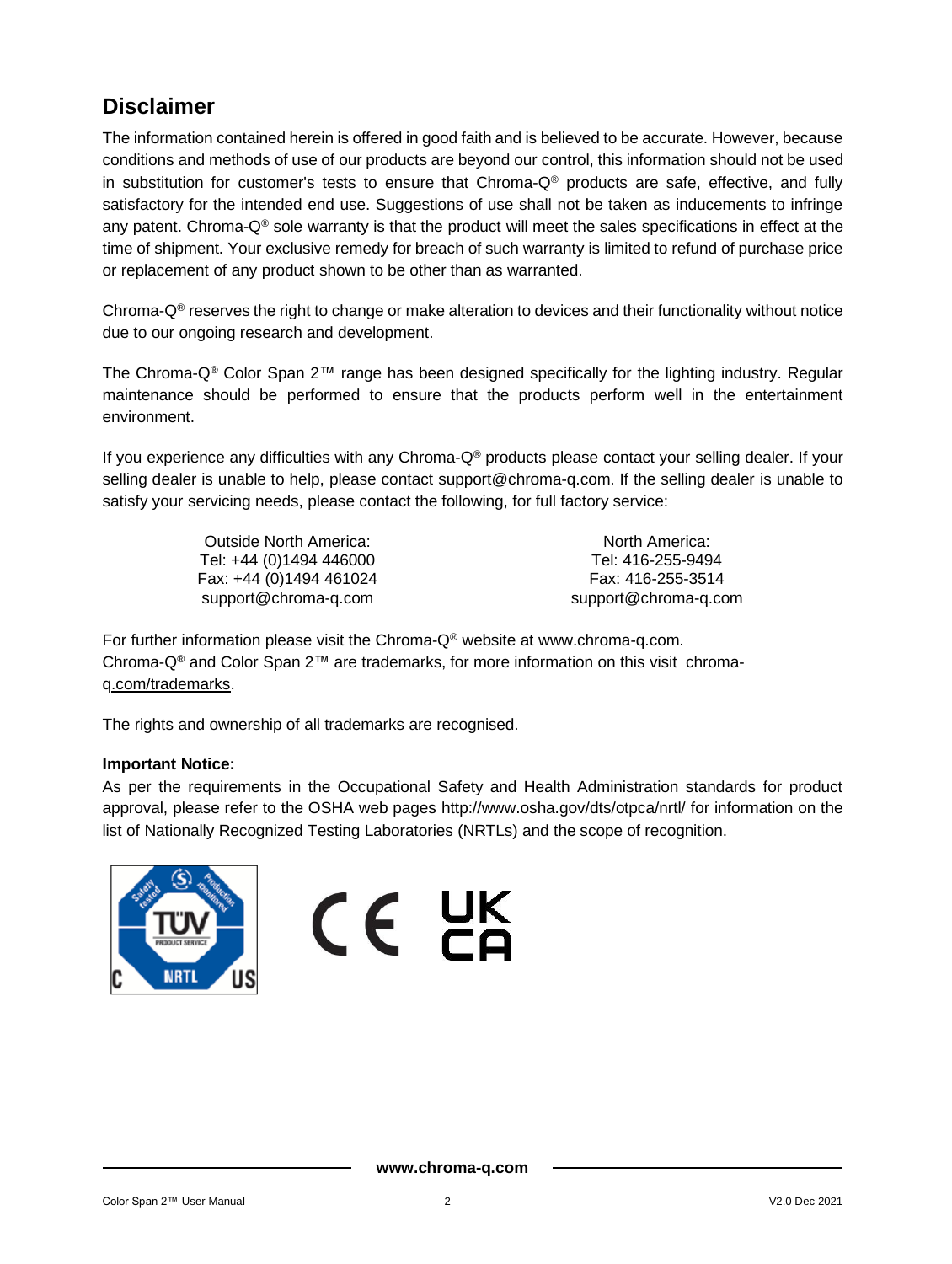## PROTECTION FROM ELECTRIC SHOCK

- Use only the cables specified in this manual and on the Chroma- $Q^{\circledast}$  website at [www.chroma](http://www.chroma-q.com/)[q.com](http://www.chroma-q.com/) to interconnect devices in the installation. If the specified cables are not long enough for an intended cable  $\,$  run, consult Chroma-Q $^{\circ}$  for assistance in finding or creating a safe alternative solution.
- Provide a means of locking out AC mains power that allows power to the installation to be shut down and made impossible to reapply, even accidentally, during work on the installation.
- Shut down power to the installation during service and when it is not in use.
- Before applying power to the installation, check that all power distribution equipment and cables are in perfect condition and rated for the current requirements of all connected devices.
- Isolate the installation from power immediately if any product, power cable or power plug is in any way damaged, defective or wet, or if it shows signs of overheating.
- Do not immerse a Chroma-Q® Color Force IITM fixture in water or expose it to high-pressure water jets.

## PROTECTION FROM BURNS AND FIRE

- The Color Force  $2^{TM}$  is natural convection cooled. Provide free airflow around the fixture and a minimum clearance of 10 mm (0.4 in.) in all directions.
- Do not operate the Color Span  $2^{TM}$  if the ambient operating temperature exceeds 55° C (131° F).
- Do not modify the Color Span  $2^{TM}$  in any way not described in this manual or install other than genuine Chroma-Q® parts. Use only accessories approved by Chroma-Q®.

#### PROTECTION FROM INJURY

- Ensure that the installation hardware and supporting surface or structure can hold at least 10 times the weight of all the devices they support.
- Block access below the work area and work from a stable platform whenever installing, servicing or moving the Color Span 2<sup>™</sup>.
- As soon as work is completed, check that all hardware and components are securely fastened to supporting structures.
- Make sure there are no flammable materials close to the product during operation.
- Make sure the power cord is not crimped or damaged.
- Avoid direct eye exposure to the light source while the product is on.
- Never try to repair the product. Repairs carried out by unskilled people can lead to damage or malfunction and/or invalidate your warranty. Please contact the nearest authorized dealer or contact [support@chroma-q.com.](mailto:support@chroma-q.com)



Keep this User Manual for future consultation. If this product is used by another user, be sure that they also receive this document.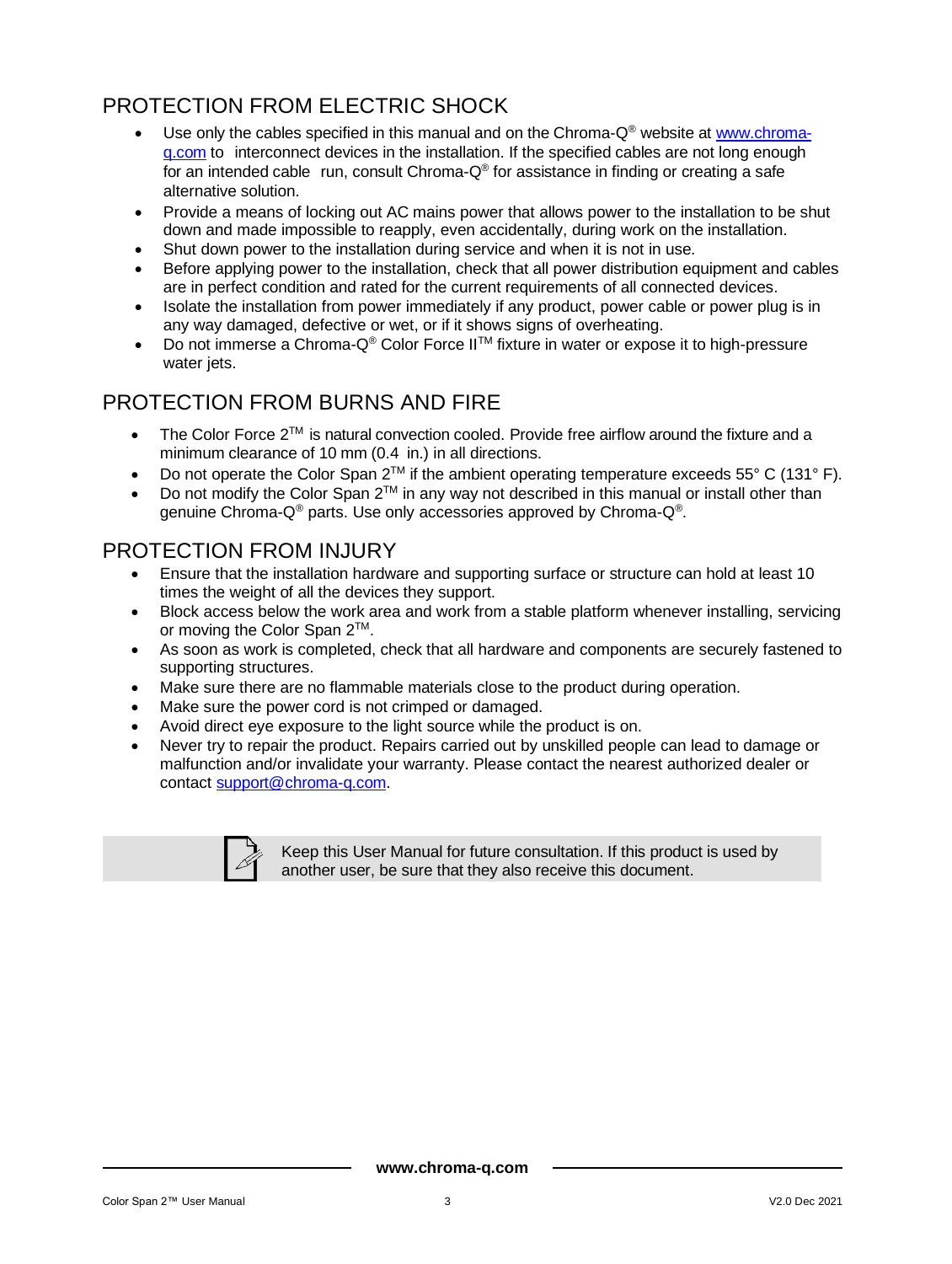## **Table of Contents**

| 1.1 |     |  |
|-----|-----|--|
| 1.2 |     |  |
|     | 1.3 |  |
| 2.  |     |  |
| 2.1 |     |  |
| 2.2 |     |  |
| 2.3 |     |  |
| 2.4 |     |  |
| 2.5 |     |  |
| 3.  |     |  |
|     |     |  |
| 4.1 |     |  |
| 4.2 |     |  |
| 5.  |     |  |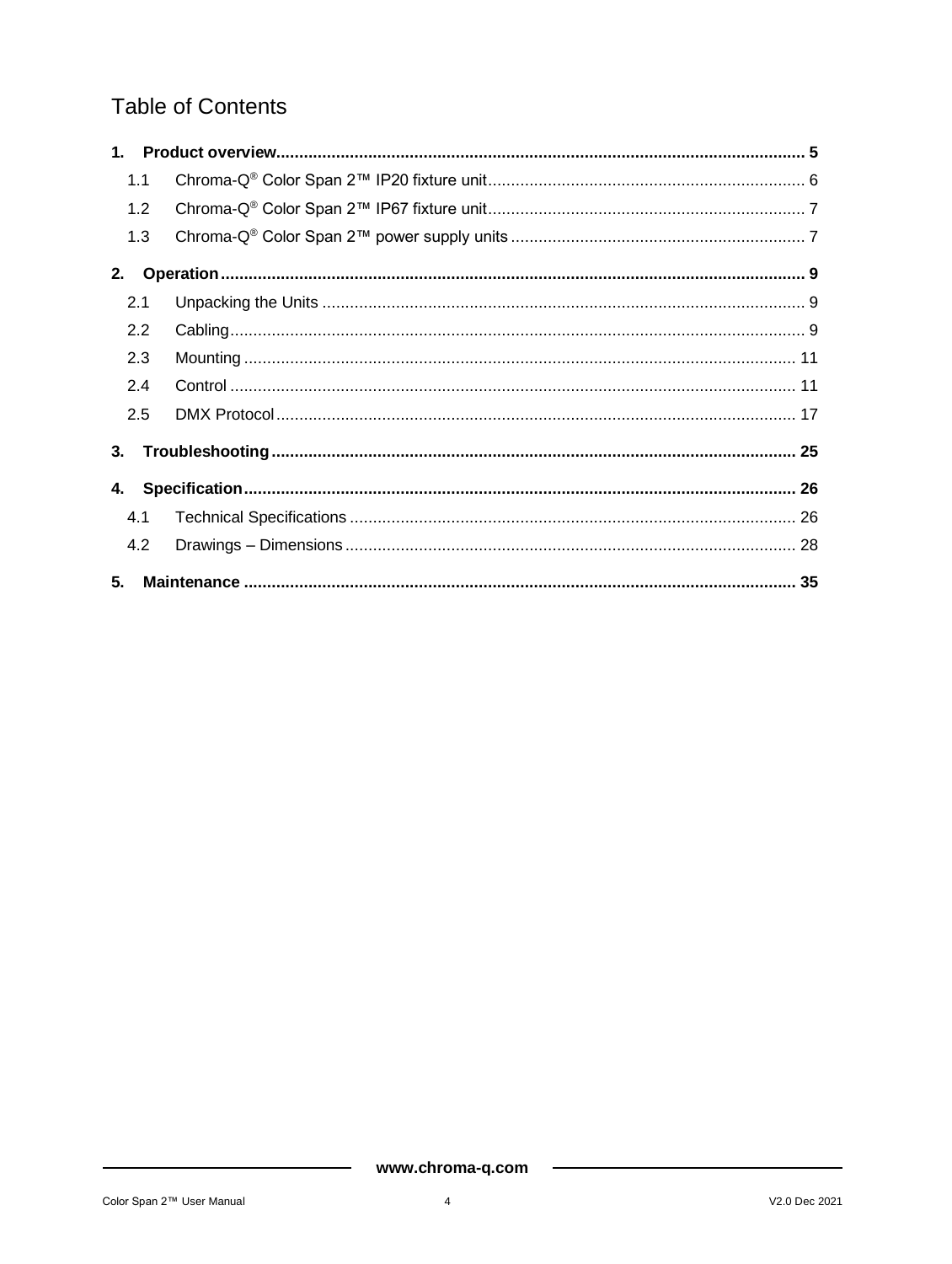# <span id="page-5-0"></span>**1. Product overview**

The Chroma-Q® Color Span 2™ is a configurable low profile, ultra bright LED cove lighting and wall wash system for wide ranging applications. The fixture gives lighting designers, specifiers and end users the flexibility to specify many aspects of its design to meet their particular application needs, including:

| IP rating:                                               | Indoor (IP20) or outdoor (IP67) rated use                                                       |
|----------------------------------------------------------|-------------------------------------------------------------------------------------------------|
| 400mm / 16", 800mm / 32" or 1200mm / 48"<br>Body length: |                                                                                                 |
| Body color:                                              | 10 colors, including stock Black, White or Silver                                               |
| LED color:                                               | RGBA, single color Red, Green, Blue, Amber, Cool White, Warm White,<br>or any color combination |
| Optics:                                                  | Narrow, medium or wide beam angles                                                              |

This vast range of configurations, combined with a very powerful 2000 lumens output per 1.2m / 4 foot and ultra slim design, makes the Color Span 2™ suitable for a wide range of wall wash, cove, effects and feature lighting applications in the architectural and entertainment sectors.

As well as benefiting from the same high-quality components and innovative LED technologies found in other leading Chroma-Q® LED products, the fixture's highly efficient solid-state technology requires less power and maintenance compared to conventional luminaires, enabling it to wash a 21.6m / 72ft long wall from just a single wall outlet.

- Configure the IP rating, body length, body color, LED colors (4 circuits) and optics
- Low profile LED cove lighting and wall wash system
- Ultra bright 2000 lumens per 1.2m / 4ft
- Choice of 2, 6 & 18 way power supplies
- Smooth, linear dimming curve
- Optional RGBA \*Magic Amber™ configuration

\*Magic Amber is the term used for the unit's ability to bring in Amber when mixing colors that require it

#### Note: HANDHELD COLOR METERS

Handheld Color Meters provide a limited measuring range for LED fixtures, which results in inconsistent and unreliable data.

All photometric values listed in this document are based on testing and measurements conducted by certified independent laboratories with reference to the IES standards.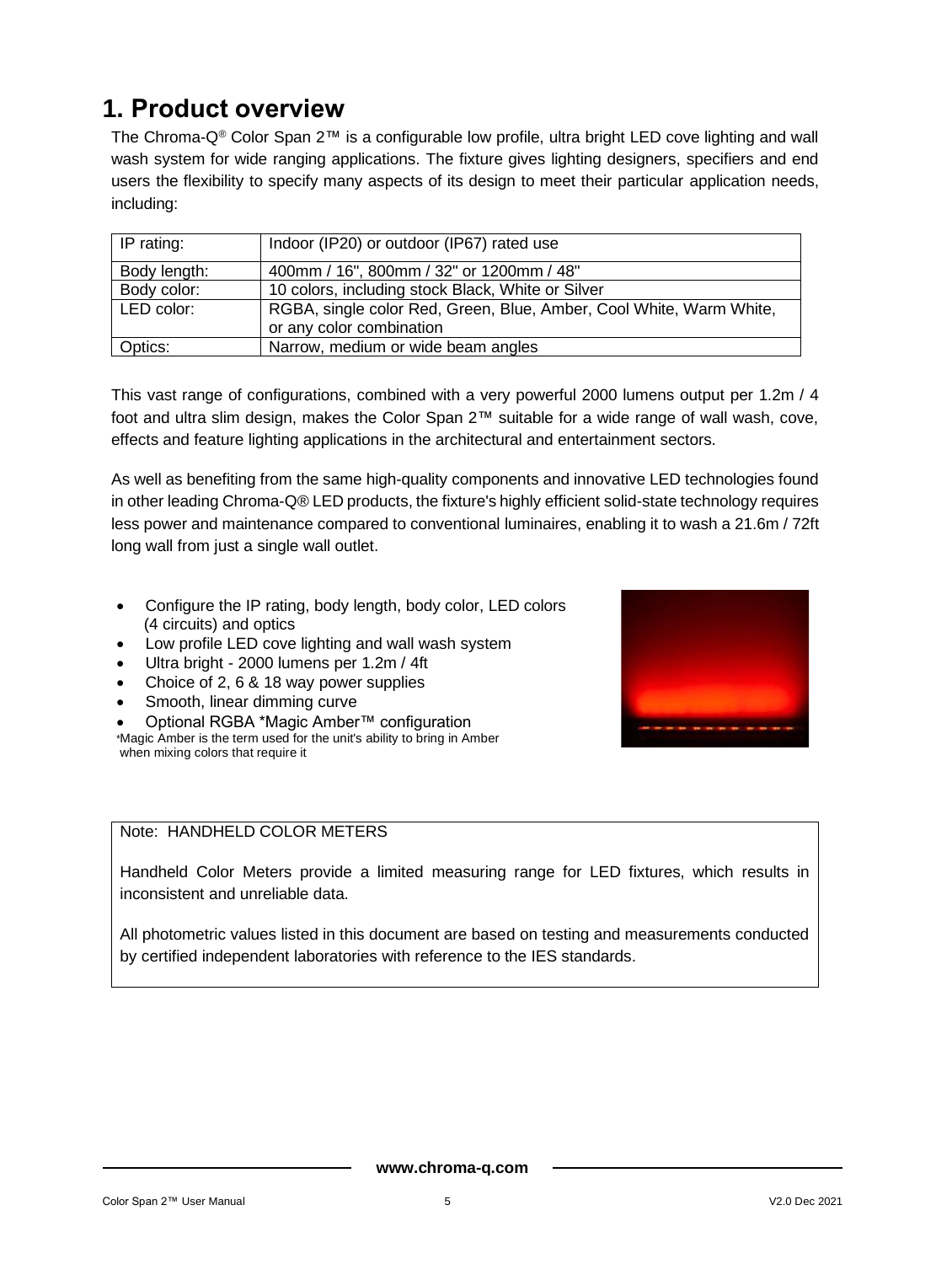## <span id="page-6-0"></span>**1.1 Chroma-Q® Color Span 2™ IP20 fixture unit**

The Color Span 2™ IP20 fixtures come in lengths of 400mm / 16" with 16 high power LEDs, 800mm / 32" with 32 high power LEDs and 1200mm / 48" with 48 high power LEDs. Each fixture regardless of length and number of LEDs shall have a total of 4 channels all the time. (See illustration below) A fixture unit can be built to have a variety of LED colors for each of the 4 channels. The fixture enclosure units come in custom colors and are suitable for interior applications. The high- strength extruded and anodised aluminium construction offers complete protection and houses a discreet cable management.

 $(12030)^{4} (120304)^{4} (120304)^{4} (120304)^{4}$ 

**400 mm (16") Color Span Fixture**

1:2340234023402340234 1:234023402340234023

**800 mm (32") Color Span Fixture**

(1) 2 3 4 1 0 2 3 4 1 0 3 4 1 2 3 4 1 2 3 4 1 0 2 3 4 1 2 3 4 1 2 3 4 1 2 3 4 1 2 3 4 1 2 3 4 1 2 3 4

**1200 mm (48") Color Span Fixture**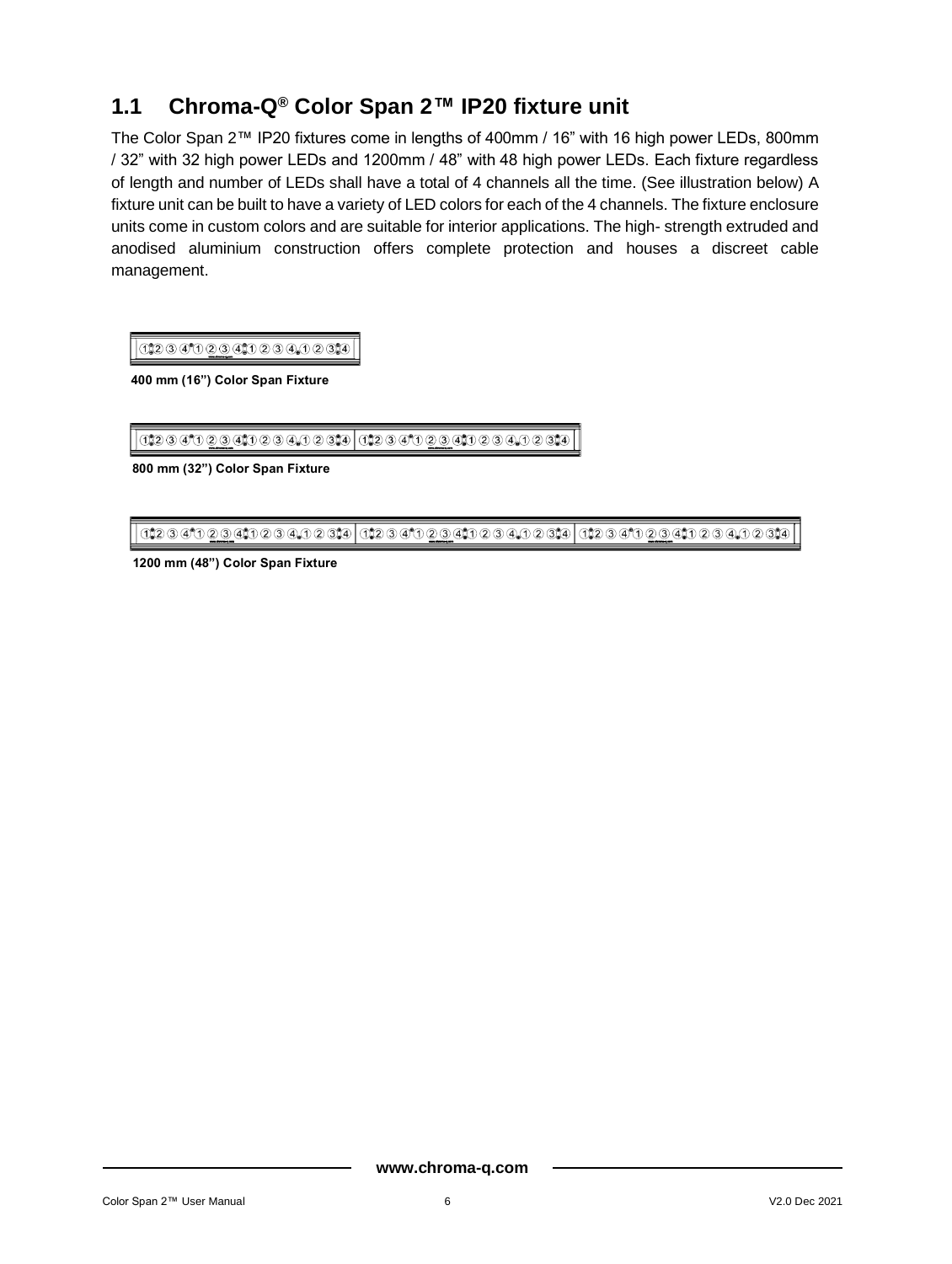## <span id="page-7-0"></span>**1.2 Chroma-Q® Color Span 2™ IP67 fixture unit**

The Color Span IP67 fixture is a sealed enclosure made of a heavier gauge anodised aluminium extrusion that is suitable for external applications. The units are available in custom colors, and come in lengths of 400mm / 16" with 16 high power LEDs, 800mm / 32" with 32 high power LEDs and 1200mm / 48" with 48 high power LEDs. Each fixture regardless of length and number of LEDS shall have a total of 4 channels all the time. (See illustration below). A fixture unit can be built to have a variety of LED colors for each of the 4 channels. (See illustration below) The cable system for a Color Span IP67 fixture shall be customised to suit the application requirements.



1200mm (48") Color Span IP67 Fixture

## <span id="page-7-1"></span>**1.3 Chroma-Q® Color Span 2™ power supply units**

A range of DMX controlled power supplies are available to accommodate most applications. Each Color Span Power Supply features outputs via RJ45. The unit can be controlled remotely via ANSI E1.11 USITT DMX 512-A (XLR-5 pin).

The control options incorporate the HSI (Hue, Saturation and Intensity), RGB (Red, Green, Blue with Magic Amber\*), RGBA (Red, Green, Blue and Amber) control modes and a dynamic variable effects engine integrated in the software which gives the lighting designer full control over color and effects combinations.

\* Magic Amber is the term used for the unit's ability to bring in Amber when mixing colors that require it.

The RJ45 output connectors of the Color Span PSU units are color coded to indicate the appropriate Color Span 2™ fixture units.

| <b>OUIDUL OUIDI COUIHU.</b> |    |    |                                                                    |  |  |  |  |
|-----------------------------|----|----|--------------------------------------------------------------------|--|--|--|--|
|                             |    |    | Output Color Code Number of LED Fixture Length Fixture Length (mm) |  |  |  |  |
| <b>Brown</b>                | 16 | 16 | 400                                                                |  |  |  |  |
| Orange                      | 32 |    | 800                                                                |  |  |  |  |
| <b>Nellow</b>               | 48 | 48 | 1200                                                               |  |  |  |  |

Output Color Coding:

**www.chroma-q.com**

#### Color Span 2™ User Manual 7 V2.0 Dec 2021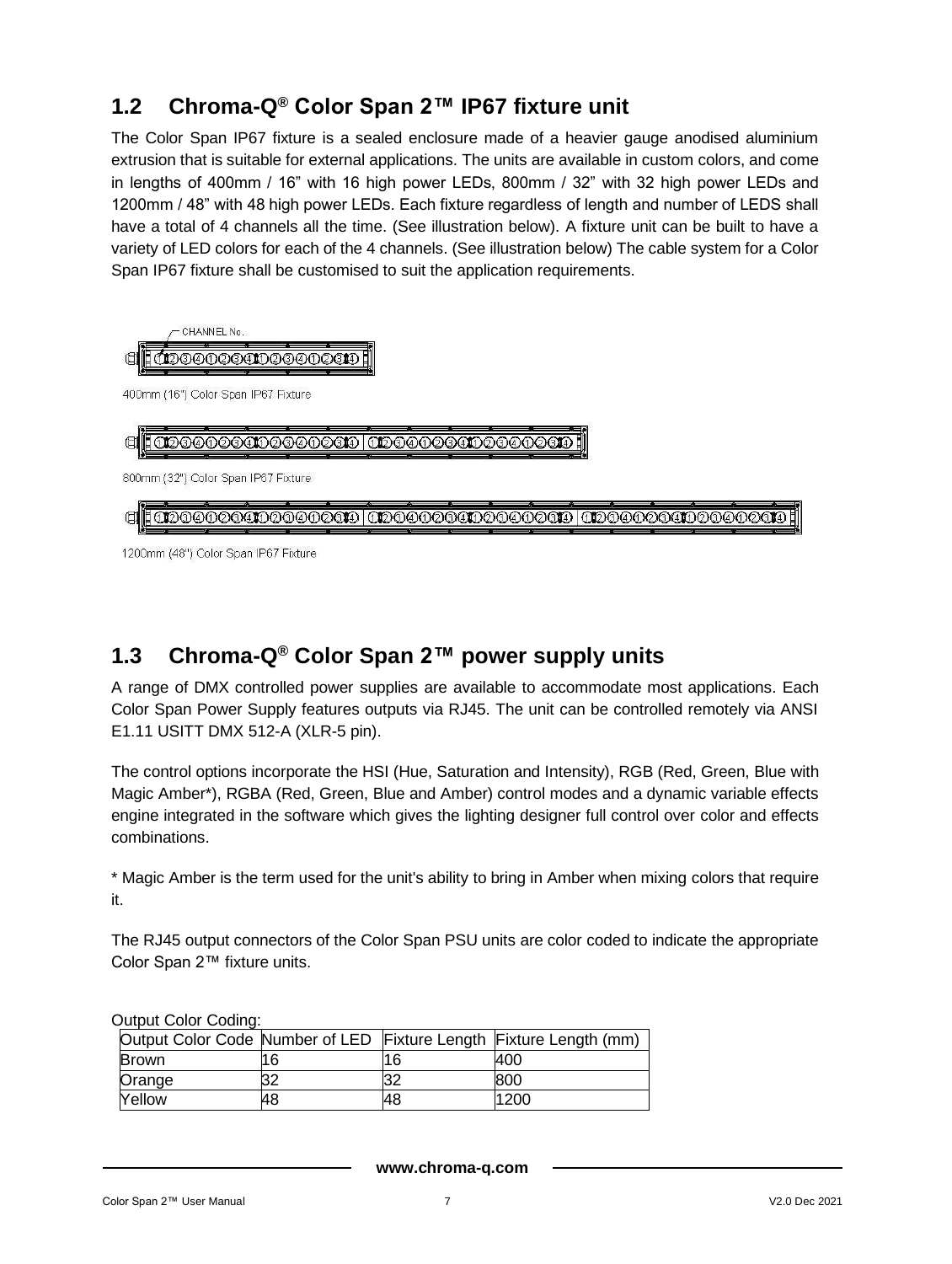The Color Span™ PS02 is a power supply with 2 outputs suitable for 2 full size (1200mm) 48 LED Color Span 2™ fixture units, or 2 (800mm) 32 LED Color Span 2™ fixture units, or 2 (400mm) 16 LED Color Span 2™ fixture units. Color Span 2™ fixtures can be combined (daisy-chained) to match each of the outputs of the Color Span PS02 power supply unit. (See chart and diagram in "Cabling" below.)



The Color Span PS06 is a power supply with 6 outputs suitable for a maximum of 6 full size (1200mm) 48 LED Color Span 2™ fixture units, or 6 (800mm) 32 LED Color Span 2™ fixture units, or 6 (400mm) 16 LED Color Span 2™ fixture units. Color Span 2™ fixtures can be combined (daisy-chained) to match each of the outputs of the Color Span PS06 power supply unit. (See chart and diagram in "Cabling" below.)



The Color Span PS18 is a power supply with 18 outputs suitable for a maximum of 18 full size (1200mm) 48 LED Color Span fixture units, or 18 (800mm) 32 LED Color Span 2™ fixture units, or 18 (400mm) 16 LED Color Span 2™ fixture units. Color Span 2™ fixtures can be combined (daisychained) to match each of the outputs of the Color Span PS18 power supply unit. (See chart and diagram in "Cabling" below.) The Color Span PS18 fits a 2U 19" rack.

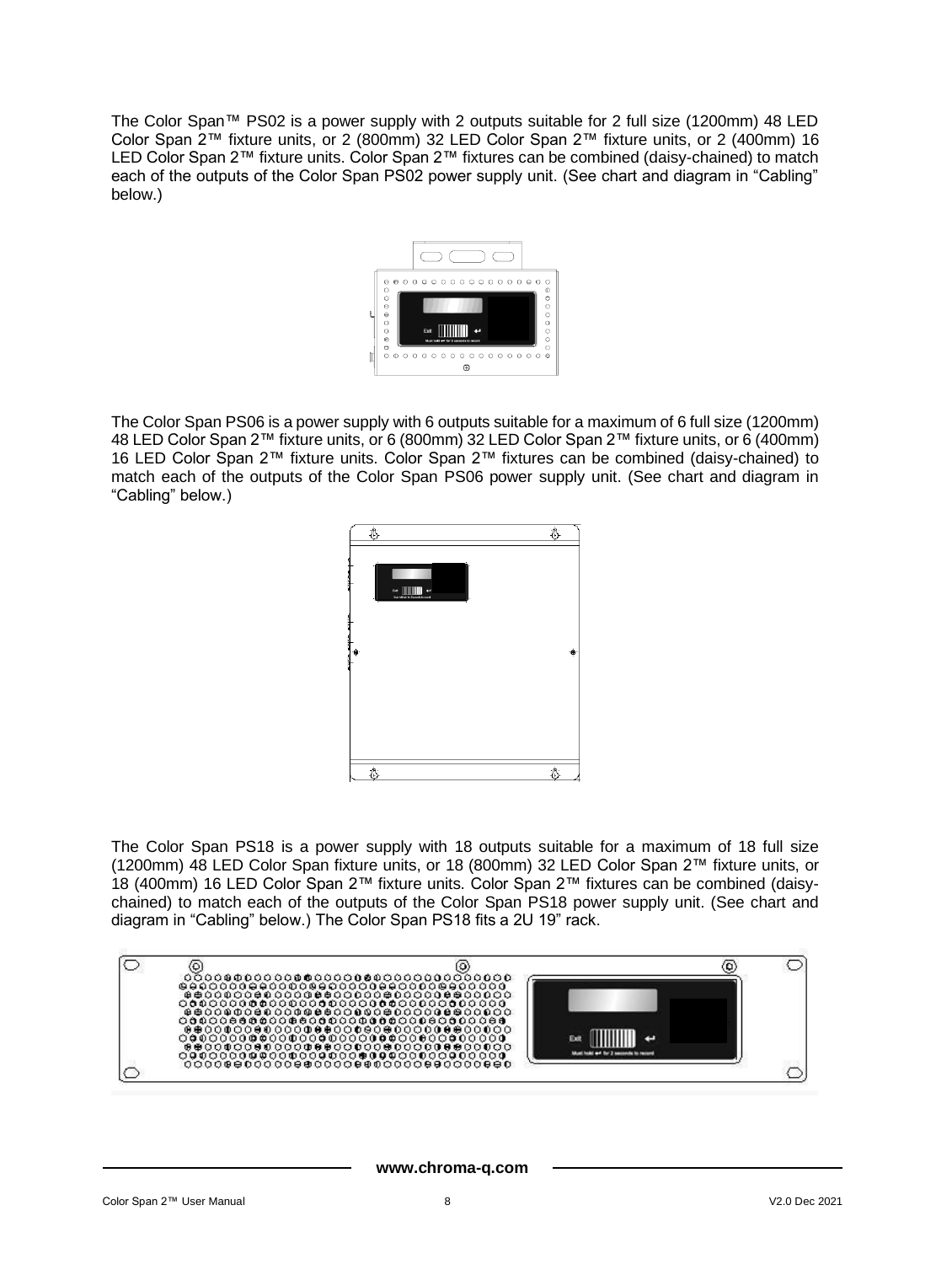# <span id="page-9-0"></span>**2. Operation**

## <span id="page-9-1"></span>**2.1 Unpacking the Units**

The Color Span fixture package includes 1 unit Color Span 2™ fixture with feet support.

The Color Span PS02 package includes 1 unit Color Span 2™ PS02 power supply unit and an IEC power cord.

The Color Span PS06 package includes 1 unit Color Span 2™ PS06 power supply unit and an IEC power cord.

The Color Span PS18 package includes 1 unit Color Span 2™ PS18 power supply unit with a 1 metre trailing lead.

## <span id="page-9-2"></span>**2.2 Cabling**

The Color Span 2™ system utilises a CAT5 cable system with RJ45 chassis in/out to supply power and data from the power supply unit to the fixtures. Each output supports a maximum distance of 15m / 50'.

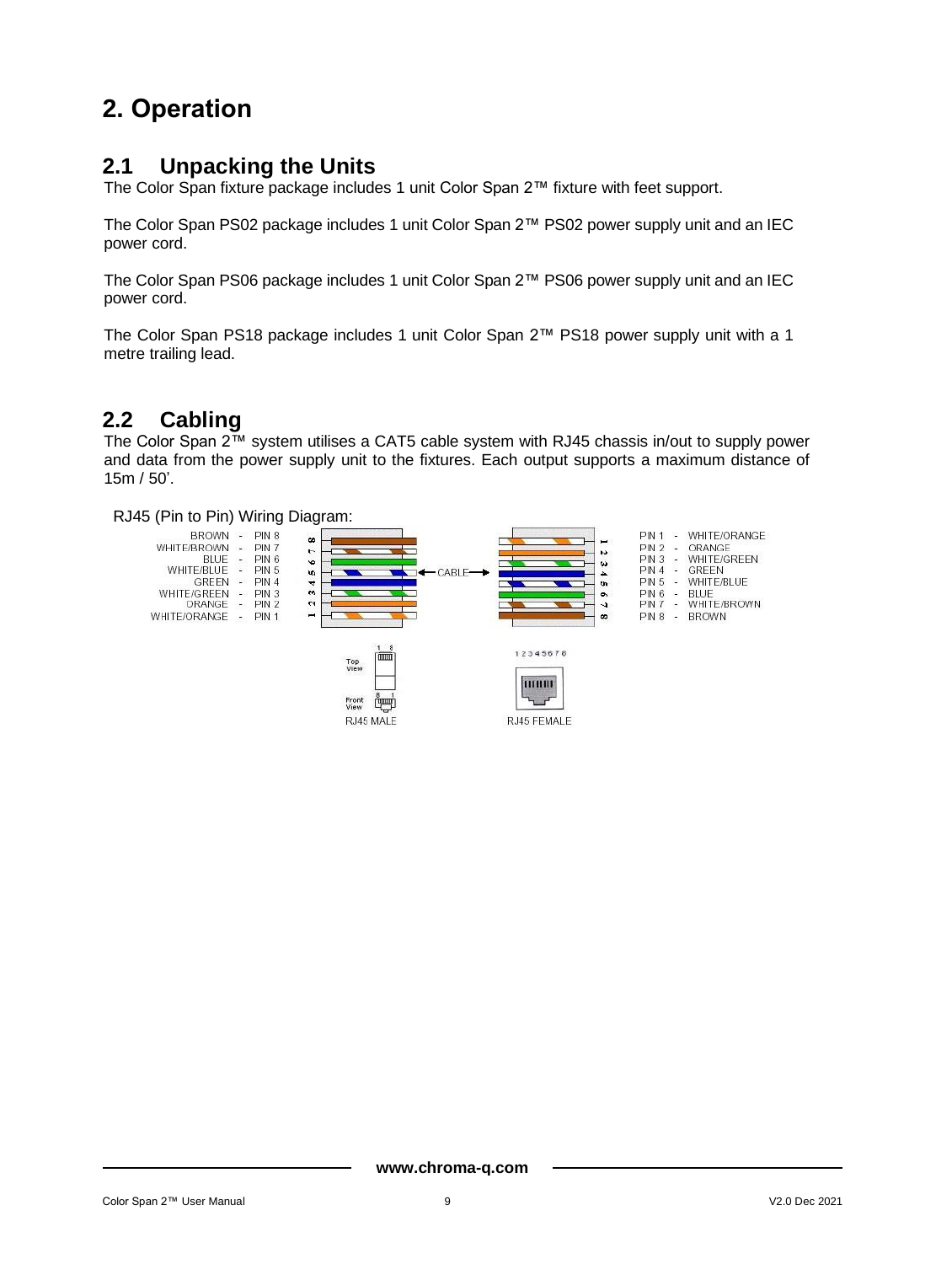#### Output and Cabling Configurations:

The RJ45 output connectors of the Color Span PSU units are color coded to indicate the matching Color Span 2™ fixture units.

#### Output Color Coding:

|              | Output Color Number of LEDs | <b>Fixture Length</b> | Fixture Length (mm) |
|--------------|-----------------------------|-----------------------|---------------------|
| <b>Brown</b> | 16                          | 16                    | 400                 |
| Orange       | 32                          | 32                    | 800                 |
| Yellow       | 48                          | 48                    | 1200                |

#### Output Configurations:

| <b>PSU</b>  | Output<br>Configuration |                                                      |
|-------------|-------------------------|------------------------------------------------------|
|             |                         | 2 outputs x (48 LEDs fixture)                        |
|             | Yellow                  | 2 outputs x (32 LEDs + 16 LEDs fixtures)             |
|             |                         | 2 outputs x (16 LEDs + 16 LEDs + 16 LEDs fixtures)   |
| <b>PS02</b> | Orange                  | 2 outputs x (32 LEDs fixture)                        |
|             |                         | 2 outputs x (16 LEDs + 16 LEDs fixtures)             |
|             | Brown                   | 2 outputs x (16 LEDs fixture)                        |
|             |                         | 6 outputs x (48 LEDs fixture)                        |
| <b>PS06</b> | Yellow                  | 6 outputs $x$ (32 LEDs + 16 LEDs fixtures)           |
|             |                         | $6$ outputs x (16 LEDs + 16 LEDs + 16 LEDs fixtures) |
|             | Orange                  | 6 outputs x (32 LEDs fixture)                        |
|             |                         | 6 outputs x (16 LEDs + 16 LEDs fixtures)             |
|             | Brown                   | 6 outputs x (16 LEDs fixture)                        |
|             |                         | 18 outputs x (48 LEDs fixture)                       |
|             | <b>PS18 Yellow</b>      | 18 outputs x (32 LEDs + 16 LEDs fixtures)            |
|             |                         | 18 outputs x (16 LEDs + 16 LEDs + 16 LEDs fixtures)  |
|             | Orange                  | 18 outputs x (32 LEDs fixture)                       |
|             |                         | 18 outputs x (16 LEDs + 16 LEDs fixtures)            |
|             | Brown                   | 18 outputs x (16 LEDs fixtures)                      |

Output Color - Yellow:



Note: Damage may occur to the fixture unit if it is not the appropriate size as indicated on each output connector of the PSU.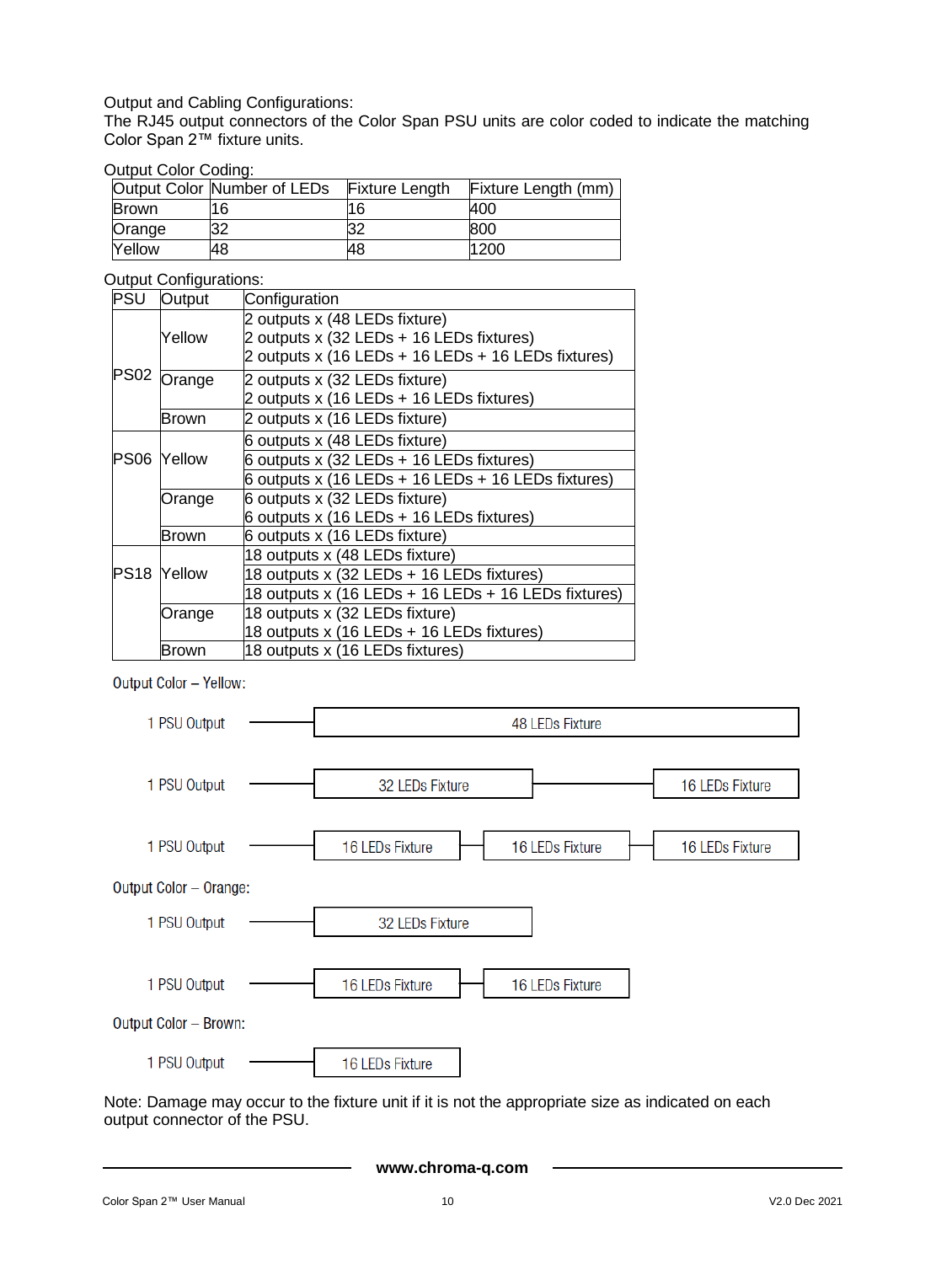## <span id="page-11-0"></span>**2.3 Mounting**

The Color Span 2™ fixtures are built with angle brackets for wall, ceiling & floor mounting.

The Color Span PS02 is designed for truss mounting.

The Color Span PS06 is designed for wall mounting.

The Color Span PS18 is designed for mounting in a 19" rack.

### <span id="page-11-1"></span>**2.4 Control**

The Color Span 2™ system can operate as a stand-alone unit or controlled remotely via ANSI E1.11 USITT DMX 512-A signal protocol.

The Color Span power supply units can be set to operate in various modes. Single output, and allgrouped outputs are available with 5 control options: fxHSI, HSI, RGB(\*w/ Magic Amber), RGBA, RGBI, and pre-programmed looks and stand- alone effects.

The Color Span PS02/PS06/PS18 control menu items are accessed via the LCD display and the following controls:

- Right hand button (Arrow) = Enter (hold for 2 seconds to save). The display flashes before saving/recording.
- Left hand button  $(Exit) = Exist$  without saving
- Centre pressure slide pad = adjusts or scrolls through menu items

The LCD Screen shown below is currently at the Home position displays: Product Name, Software Version, current DMX Address, current Control Mode and Time



#### **Control Menu**

Use the pressure slide pad to scroll through the control menu positions:

Home / DMX Address

To set the DMX start address of the PS02/PS06/PS18,

- 1 Press Enter, then use the slide pad to adjust the DMX start address.
- 2 Press Enter and hold for 2 seconds to save.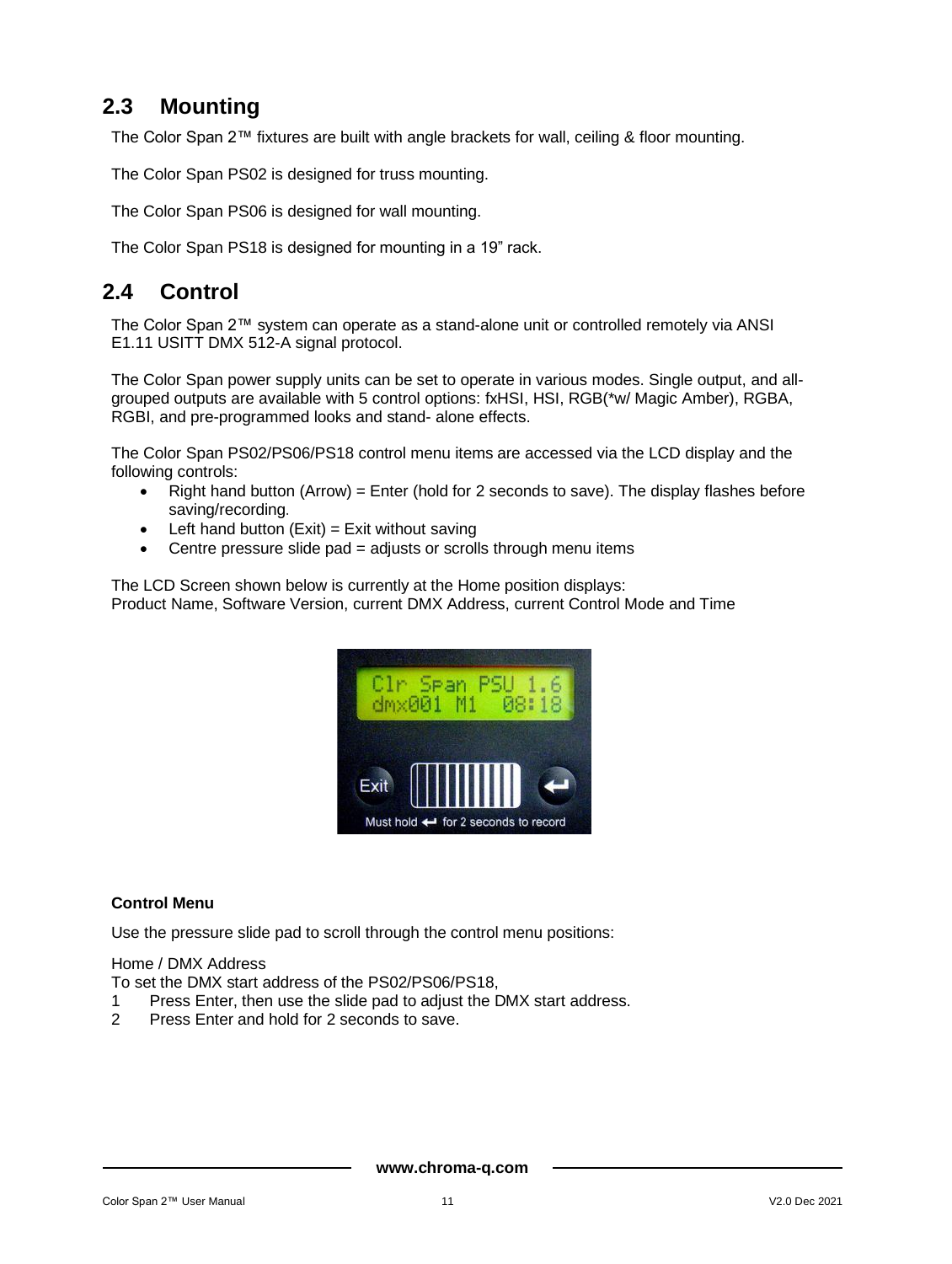Control Mode

The PS02/PS06/PS18 can be set to operate in various DMX controlled modes. The control options are:

- fxHSI (Hue, Saturation, Intensity and Effects)
- HSI (Hue, Saturation and Intensity),
- RGB (Red, Green, Blue with \*Magic Amber<sup>1</sup>)
- RGBA (Red, Green, Blue and Amber)
- RGBI (Red, Green, Blue with \*Magic Amber and Intensity)
- Pre-programmed looks and standalone effects.
- 1 From Home, use the slide pad to access Control Mode.<br>2 Press Enter, then use the slide pad to scroll and select to
- Press Enter, then use the slide pad to scroll and select the control mode.
- 3 Press Enter and hold for 2 seconds to save.

| Color Span™ PS18 Power Supply Unit – Software Version 1.6                                                  |                                                                  |                                               |             |                                                      |
|------------------------------------------------------------------------------------------------------------|------------------------------------------------------------------|-----------------------------------------------|-------------|------------------------------------------------------|
| Mode                                                                                                       | Description<br>Name<br>Ch<br>Grouping                            |                                               |             |                                                      |
|                                                                                                            | fxHSI                                                            | 61                                            | Variable    | 7 x effects + 18 x Hue, Saturation, Intensity        |
| $\mathcal{P}$                                                                                              | HSI                                                              | 54                                            | Single      | 18 x Hue, Saturation, Intensity                      |
| 3                                                                                                          | 18 x Red, Green, Blue (with *Magic Amber)<br>RGB<br>Single<br>54 |                                               |             |                                                      |
| $6x$ effects + Hue, Saturation, Intensity<br>fxHSI<br>All grouped<br>4<br>9                                |                                                                  |                                               |             |                                                      |
| 5                                                                                                          | HSI                                                              | 3                                             | All grouped | 1 x Hue, Saturation, Intensity                       |
| 6                                                                                                          | RGB                                                              | 3                                             | All grouped | 1 x Red, Green, Blue (with *Magic Amber)             |
| 7                                                                                                          | RGBA                                                             | 72                                            | Single      | 18 x Red, Green, Blue, Amber                         |
| 8                                                                                                          | <b>RGBI</b>                                                      | 72                                            | Single      | 18 x Red, Green, Blue, Intensity (with *Magic Amber) |
| 9                                                                                                          | RGBA                                                             | 4                                             | All grouped | 1 x Red, Green, Blue, Amber                          |
| 10                                                                                                         | <b>RGBI</b>                                                      | 4                                             | All grouped | 1 x Red, Green, Blue, Intensity (with *Magic Amber)  |
| 11                                                                                                         | <b>LkSel</b>                                                     | Variable<br>Selection of pre-programmed looks |             |                                                      |
| Stand-alone effects sequence<br><b>DEMO</b><br>12                                                          |                                                                  |                                               |             |                                                      |
| * Magic Amber is the term used for the unit's ability to bring in Amber when mixing colors that require it |                                                                  |                                               |             |                                                      |

| Color Span™ PS06 Power Supply Unit - Software Version 1.6                                                  |                                                                                |             |             |                                                     |  |
|------------------------------------------------------------------------------------------------------------|--------------------------------------------------------------------------------|-------------|-------------|-----------------------------------------------------|--|
| Mode<br>Grouping<br>Name<br>Ch                                                                             |                                                                                | Description |             |                                                     |  |
|                                                                                                            | $7 \times$ Effects + 6 x Hue, Saturation, Intensity<br>25<br>Variable<br>fxHSI |             |             |                                                     |  |
| 2                                                                                                          | HSI                                                                            | 18          | Single      | 6 x Hue, Saturation, Intensity                      |  |
| 3                                                                                                          | RGB.                                                                           | 18          | Single      | 6 x Red, Green, Blue (with *Magic Amber)            |  |
| $6x$ effects + Hue, Saturation, Intensity<br>fxHSI<br>All grouped<br>4<br>9                                |                                                                                |             |             |                                                     |  |
| 5<br>1 x Hue, Saturation, Intensity<br>HSI<br>All grouped<br>3                                             |                                                                                |             |             |                                                     |  |
| 6                                                                                                          | <b>RGB</b>                                                                     | 3           | All grouped | 1 x Red, Green, Blue (with *Magic Amber)            |  |
| 7                                                                                                          | <b>RGBA</b>                                                                    | 24          | Single      | 6 x Red, Green, Blue, Amber                         |  |
| 8                                                                                                          | RGBI                                                                           | 24          | Single      | 6 x Red, Green, Blue, Intensity (with *Magic Amber) |  |
| 9                                                                                                          | RGBA                                                                           | 4           | All grouped | 1 x Red, Green, Blue, Amber                         |  |
| 10                                                                                                         | RGBI                                                                           | 4           | All grouped | 1 x Red, Green, Blue, Intensity (with *Magic Amber) |  |
| Variable<br>Selection of pre-programmed looks<br>LkSel<br>11                                               |                                                                                |             |             |                                                     |  |
| Stand-alone effects sequence<br><b>DEMO</b><br>12                                                          |                                                                                |             |             |                                                     |  |
| * Magic Amber is the term used for the unit's ability to bring in Amber when mixing colors that require it |                                                                                |             |             |                                                     |  |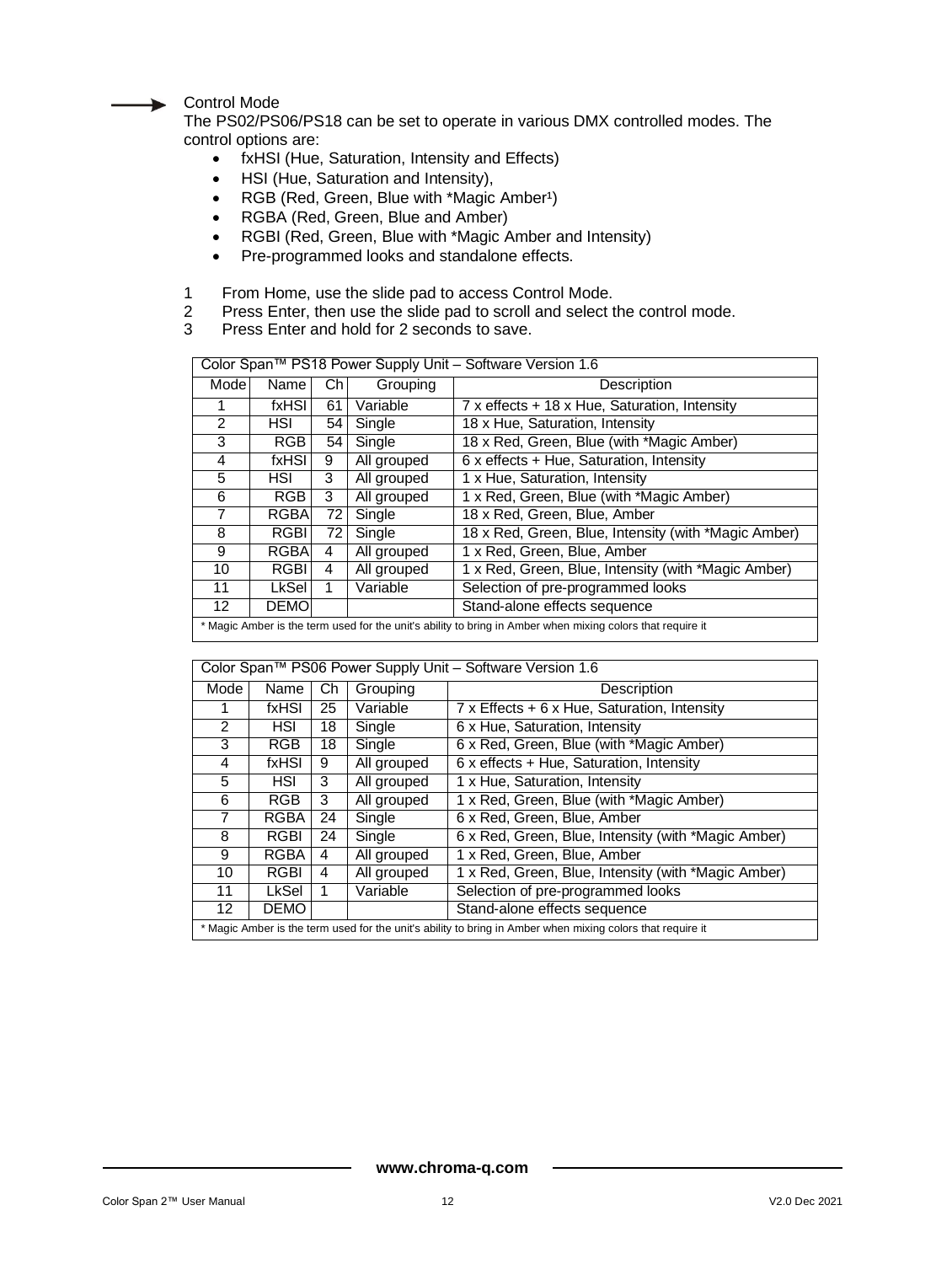| Color Span™ PS02 Power Supply Unit - Software Version 1.6                                                  |                                                             |    |             |                                                     |  |
|------------------------------------------------------------------------------------------------------------|-------------------------------------------------------------|----|-------------|-----------------------------------------------------|--|
| Mode<br>Name<br>Grouping<br>Сh                                                                             |                                                             |    | Description |                                                     |  |
|                                                                                                            | fxHSI                                                       | 13 | Variable    | $7x$ effects + 2 x Hue, Saturation, Intensity       |  |
| 2                                                                                                          | HSI                                                         | 6  | Single      | 2 x Hue, Saturation, Intensity                      |  |
| 3                                                                                                          | <b>RGB</b>                                                  | 6  | Single      | 2 x Red, Green, Blue (with *Magic Amber)            |  |
| 4                                                                                                          | fxHSI                                                       | 9  | All grouped | $6x$ effects + Hue, Saturation, Intensity           |  |
| 5                                                                                                          | 1 x Hue, Saturation, Intensity<br>HSI<br>3<br>All grouped   |    |             |                                                     |  |
| 6                                                                                                          | <b>RGB</b>                                                  | 3  | All grouped | 1 x Red, Green, Blue (with *Magic Amber)            |  |
| 7                                                                                                          | <b>RGBA</b>                                                 | 8  | Single      | 2 x Red, Green, Blue, Amber                         |  |
| 8                                                                                                          | <b>RGBI</b>                                                 | 8  | Single      | 2 x Red, Green, Blue, Intensity (with *Magic Amber) |  |
| 9                                                                                                          | RGBA                                                        | 4  | All grouped | 1 x Red, Green, Blue, Amber                         |  |
| 10                                                                                                         | <b>RGBI</b>                                                 | 4  | All grouped | 1 x Red, Green, Blue, Intensity (with *Magic Amber) |  |
| 11                                                                                                         | Variable<br>LkSel<br>Selection of pre-programmed looks<br>1 |    |             |                                                     |  |
| Stand-alone effects sequence<br><b>DEMO</b><br>12                                                          |                                                             |    |             |                                                     |  |
| * Magic Amber is the term used for the unit's ability to bring in Amber when mixing colors that require it |                                                             |    |             |                                                     |  |



When DMX is Lost

If DMX is not detected various output options can be selected:<br>4 From Home, use the slide pad to access When DMX is Lo

- 4 From Home, use the slide pad to access When DMX is Lost.<br>5 Press Enter, then scroll to select from the options.
- 5 Press Enter, then scroll to select from the options.<br>6 Press Enter and hold for 2 seconds to save.
- Press Enter and hold for 2 seconds to save.

The options are:

- Off will snap to off
- Hold will hold last valid DMX state
- Trig will default to Time Triggers mode
- Look 1-42 will snap to the Look of your choice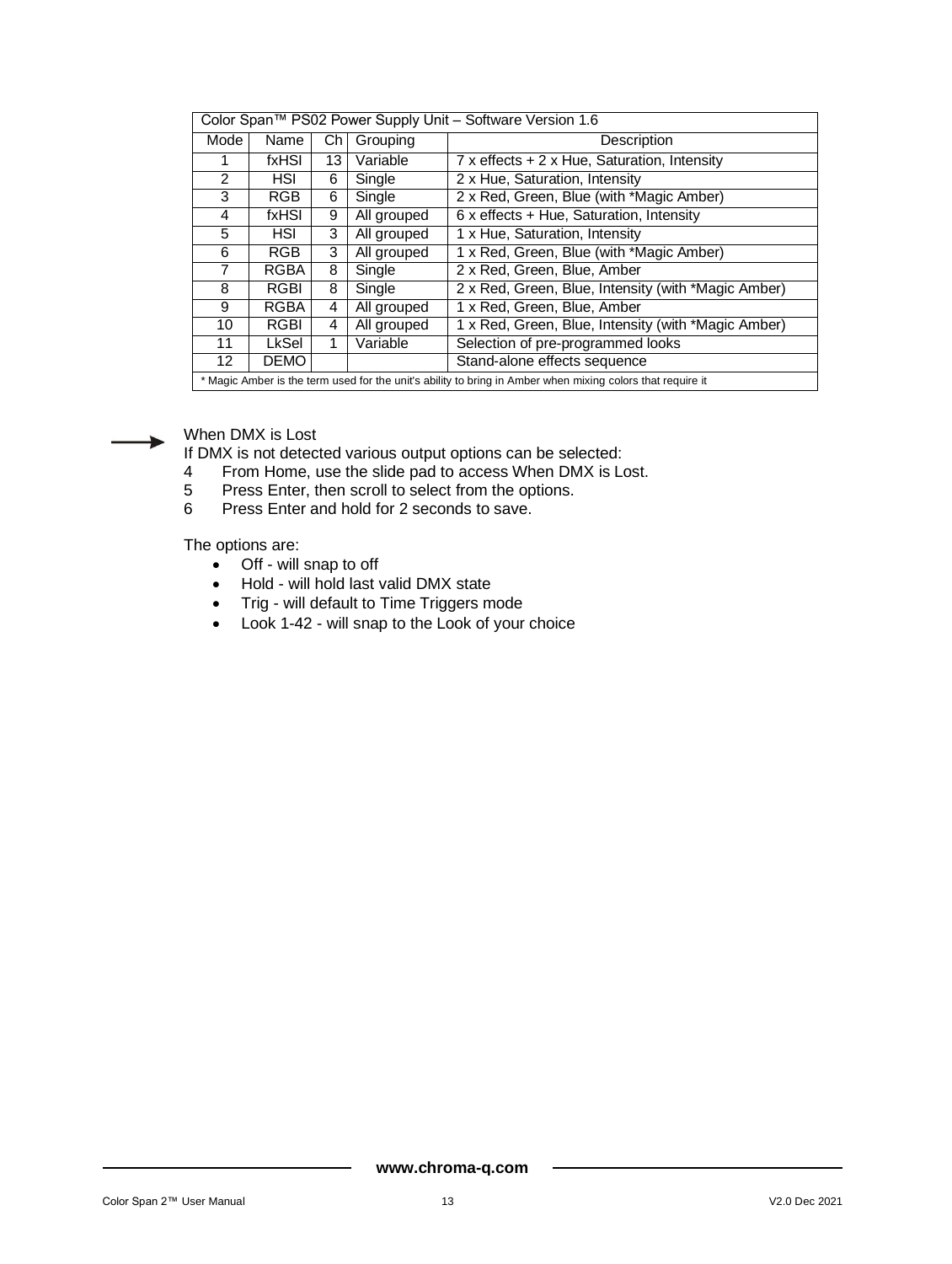Look Store

The PS02/PS06/PS18 has 42 internal FX Looks for standalone operation, 1-9 are preset. To replay a Look,

- 1 From Home, use the slide pad to access Look Store.<br>2 Press Enter then scroll through the Looks.
- Press Enter then scroll through the Looks.

Note: DMX has priority over internal Looks.

Looks can be recorded to the internal flash memory by users and will be preserved on power down. However, looks will be returned to default setting if menu Reset to Default is performed.

There are two ways to record a look:

Simple, with DMX console.

- 1 Set the Control Mode of the PS02/PS06/PS18 to Lk Sel.<br>2 Use a DMX console to adjust channel levels and create to
- 2 Use a DMX console to adjust channel levels and create the desired look or effect.<br>3 From Home, use the slide pad to access Look Store.
- From Home, use the slide pad to access Look Store.
- 4 Press Enter, and then scroll to the desired Look number.
- 5 Press Enter, and then press Enter again and hold for 2 seconds to save the Look.

Advanced, standalone. (DMX is unplugged)

- 1 Use the slide pad to access Look Store.<br>2 Press Enter then scroll to the desired Loo
- Press Enter then scroll to the desired Look.
- 3 Press Enter to access the memory data. The memory data is presented as two numbers separated by a letter "c". The number to the left of the "c" is the channel number and to the right is the channel level. Pressing Up/Down up to the far end will show the Mode at which the selected Look was programmed.

To edit the Mode of a selected Look:

- 1 Use the slide pad to access Look Store.
- 2 Press Enter then scroll to the desired Look.<br>3 Press Enter to access the memory data
- 3 Press Enter to access the memory data.<br>4 Scroll to the far end until the Mode numb
- Scroll to the far end until the Mode number is shown.
- 5 Press Enter then scroll to adjust the Mode number.<br>6 Press Enter to go back to the channel numbers
- Press Enter to go back to the channel numbers.

To edit the channel numbers and levels of a selected Look:

- 1 Use the slide pad to access Look Store.
- 2 Press Enter then scroll to the desired Look.
- 3 Press Enter to access the memory data.<br>4 Secoll and select the channel number
- Scroll and select the channel number.

To edit the channel level:

- 1 Press Enter then use the slide pad to adjust the level (shown as 0-255).
- 2 Press Enter to toggle back to the channel numbers.
- 3 Press Enter and hold for 2 seconds to save the edited Look.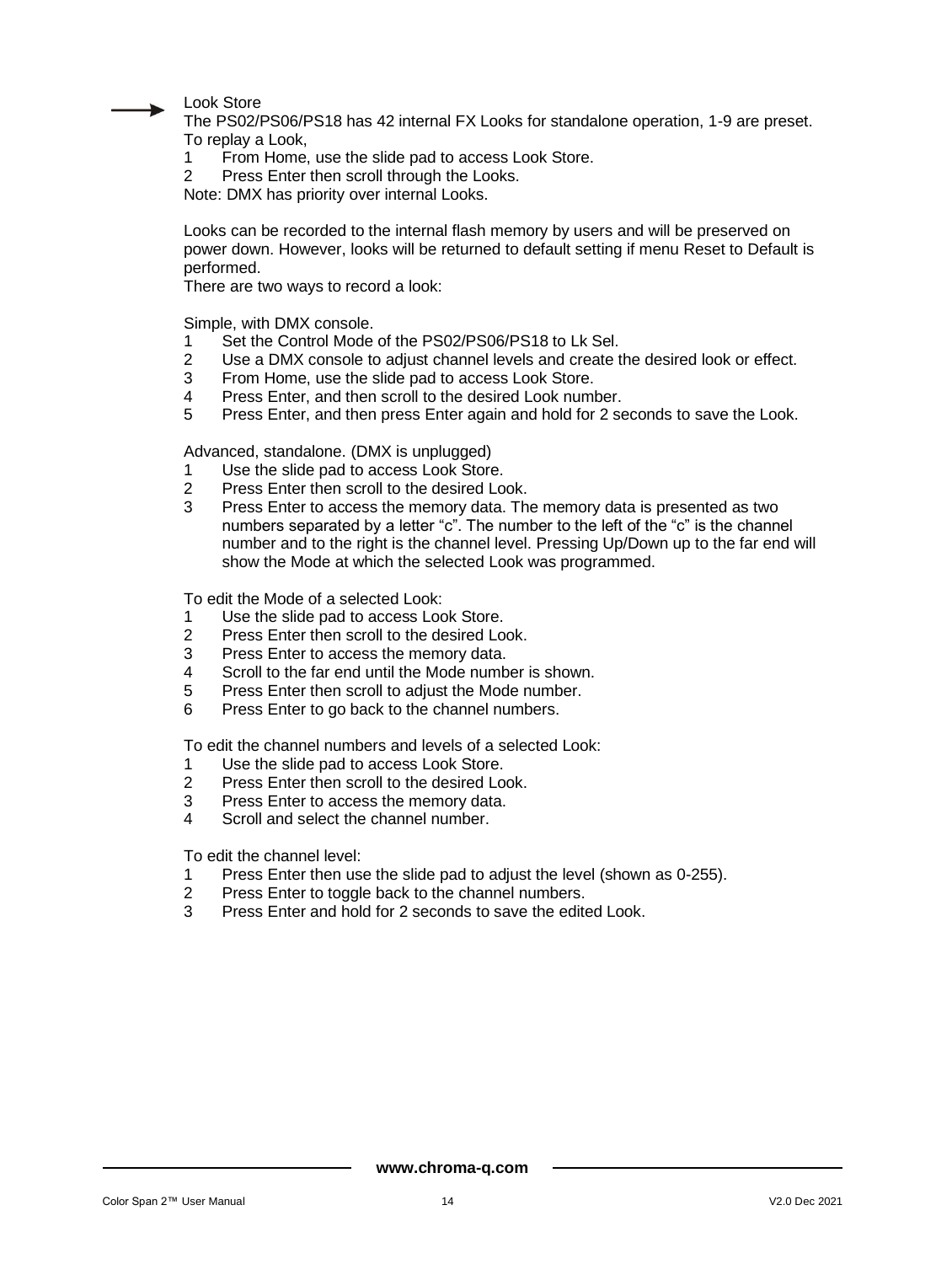

Time Triggers

The PS02/PS06/PS18 has real time triggering of the internal Looks.

- 1 From Home, use the slide pad to access Time Triggers.<br>2 Press Enter and display shows the Day. Hour and Minut
- 2 Press Enter and display shows the Day, Hour and Minutes and Look.<br>3 Press Enter then use the slide pad to toggle between Day, Hour (24)
- 3 Press Enter then use the slide pad to toggle between Day, Hour (24), Minutes and Look to be triggered.
- 4 Press Enter and hold for 2 seconds to save.

By default, Time Triggers will occur on all 7 days unless specified. The triggers will only be activated when the feature "When DMX is Lost" is set to Trig.



- 1 From Home, use the slide pad to access Set Day and Time.<br>2 Press Enter and use the slide pad to togale between Day. He
- 2 Press Enter and use the slide pad to toggle between Day, Hour (24) and Minutes.<br>3 Press Enter and hold for 2 seconds to save.
- Press Enter and hold for 2 seconds to save.
- Displ. Backlight

The LCD backlight can be set to go off after 5 seconds of no activity.

- 1 From Home, use the slide pad to access Displ.Backlight.<br>2 Press Enter then use the slide pad to select On (permane
- Press Enter, then use the slide pad to select On (permanently) or Off (after 5 seconds).
- 3 Press Enter and hold for 2 seconds to save.

Reset to Default

- 1 From Home, use the slide pad to access Reset to Default.<br>2 Press Enter and hold for 2 seconds to reset all menu items
- Press Enter and hold for 2 seconds to reset all menu items to factory defaults.

Factory defaults are:  $DMX$  address = 001 Control Mode  $= 1$  $DMX$  Lost = Hold  $Looks = 1$  $Time Triagers = deleted$  $Display = On.$ 



The PS02/PS06/PS18 has four frequency settings available – 360, 600, 1200, 2400. This allows for the LED scan rate to be synchronised with the video camera and avoid a flickering effect.

- 1 From Home, use the slide pad to access Frequency.
- 2 Press Enter, and then scroll to select the frequency.
- 3 Press Enter and hold for 2 seconds to save.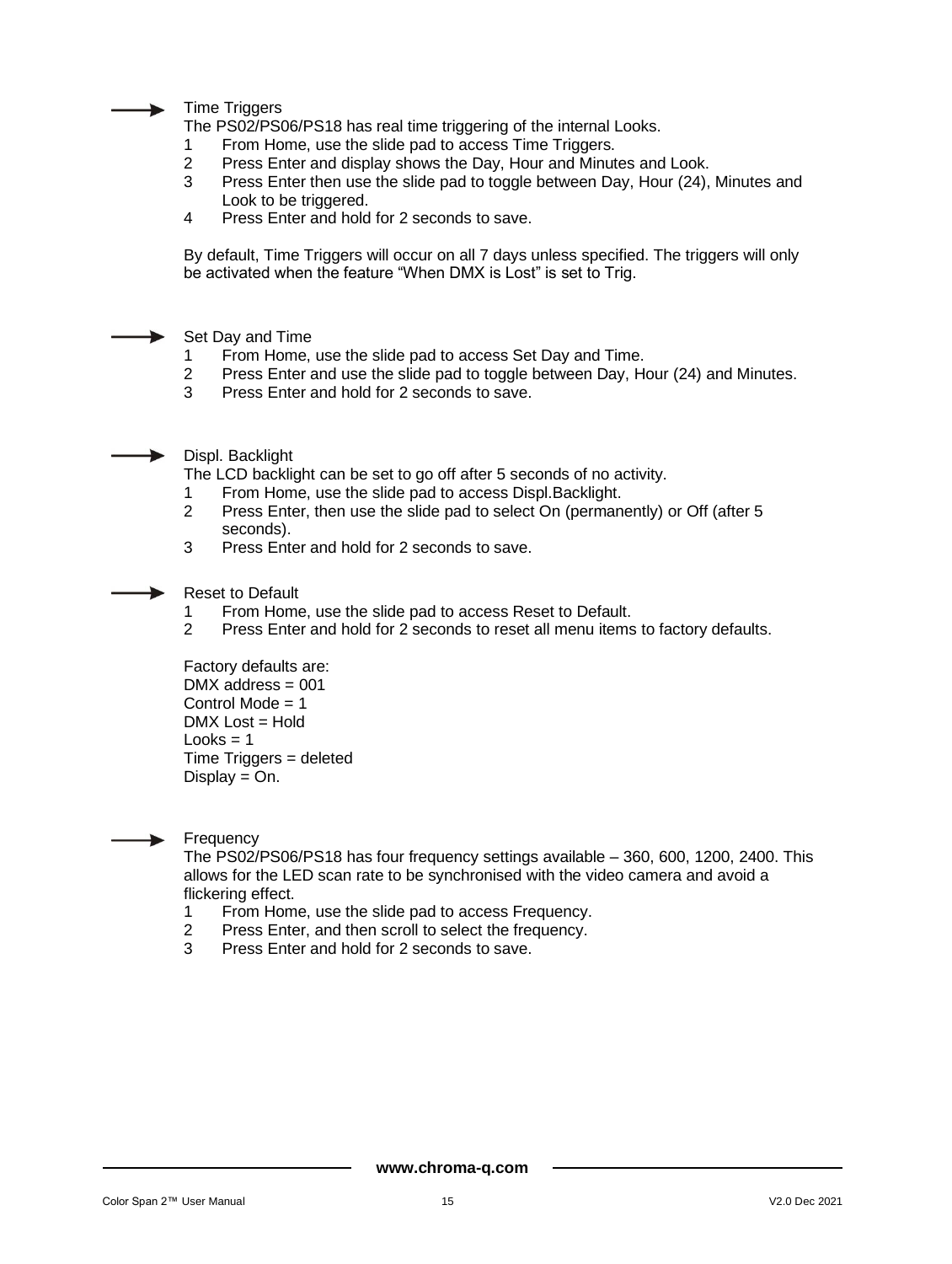#### **Control Options**

3 channel HSI (Hue, Saturation and Intensity):

gives 2 color channels for hue and saturation and a separate intensity channel. A separate definable intensity channel is particularly useful when creating intensity chases or when the grand master is used. The hue channel has 255 different colors available and the saturation channel specifies the saturation level of that color. The saturation channel is fully saturated at full. White is achieved with the intensity channel to full and the saturation channel at zero.

3 channel RGB (Red, Green, Blue with \*Magic Amber):

is the more traditional way of controlling color changing LED fixtures. Each of the three control channels directly affects the intensity of the corresponding LED. Color is mixed by adjusting the levels of the three primary colors. White is achieved with all channels at full.

3 channel RGB + 1 intensity channel (Red, Green, Blue with \*Magic Amber and Intensity): gives 3 control channels directly affecting the intensity of the corresponding LED – Red, Green, Blue with \*Magic Amber, and 1 channel affecting the intensity of all RGB channels.

4 channel RGBA (Red, Green, Blue and Amber):

gives 4 control channels directly affecting the intensity of the corresponding LED – Red, Green, Blue and Amber. Color is mixed by adjusting the levels of each of the four colors. White is achieved with all channels at full.

Internal FX engine:

Modes 1 and 4 incorporate a comprehensive internal FX engine with seven variable parameters to create an unlimited amount of unique lighting effects.

Descriptions for the effects channels included in the following modes: Mode 1:

- Ch1 Grouping, variable grouping facility to run FX / within groups
- Ch2 Color Speed, variable speed of color scrolling
- Ch3 Color Fan, variable fan of color between / within groups
- Ch4 Color Range, variable limit of spectrum range for color scrolling
- Ch5 Color Step, variable control of smoothness of color scrolling
- Ch6 Intensity Effects, wide selection of intensity fading and snapping effects
- Ch7 Intensity Fan, variable fan of intensity effects

Mode 4:

- Ch1 Color Speed, variable speed of color scrolling
- Ch2 Color Fan, variable fan of color between / within groups
- Ch3 Color Range, variable limit of spectrum range for color scrolling

Ch4 – Color Step, variable control of smoothness of color scrolling

- Ch5 Intensity Effects, wide selection of intensity fading and snapping effects
- Ch6 Intensity Fan, variable fan of intensity effects

\* Magic Amber is the term used for the unit's ability to bring in Amber when mixing colors that require it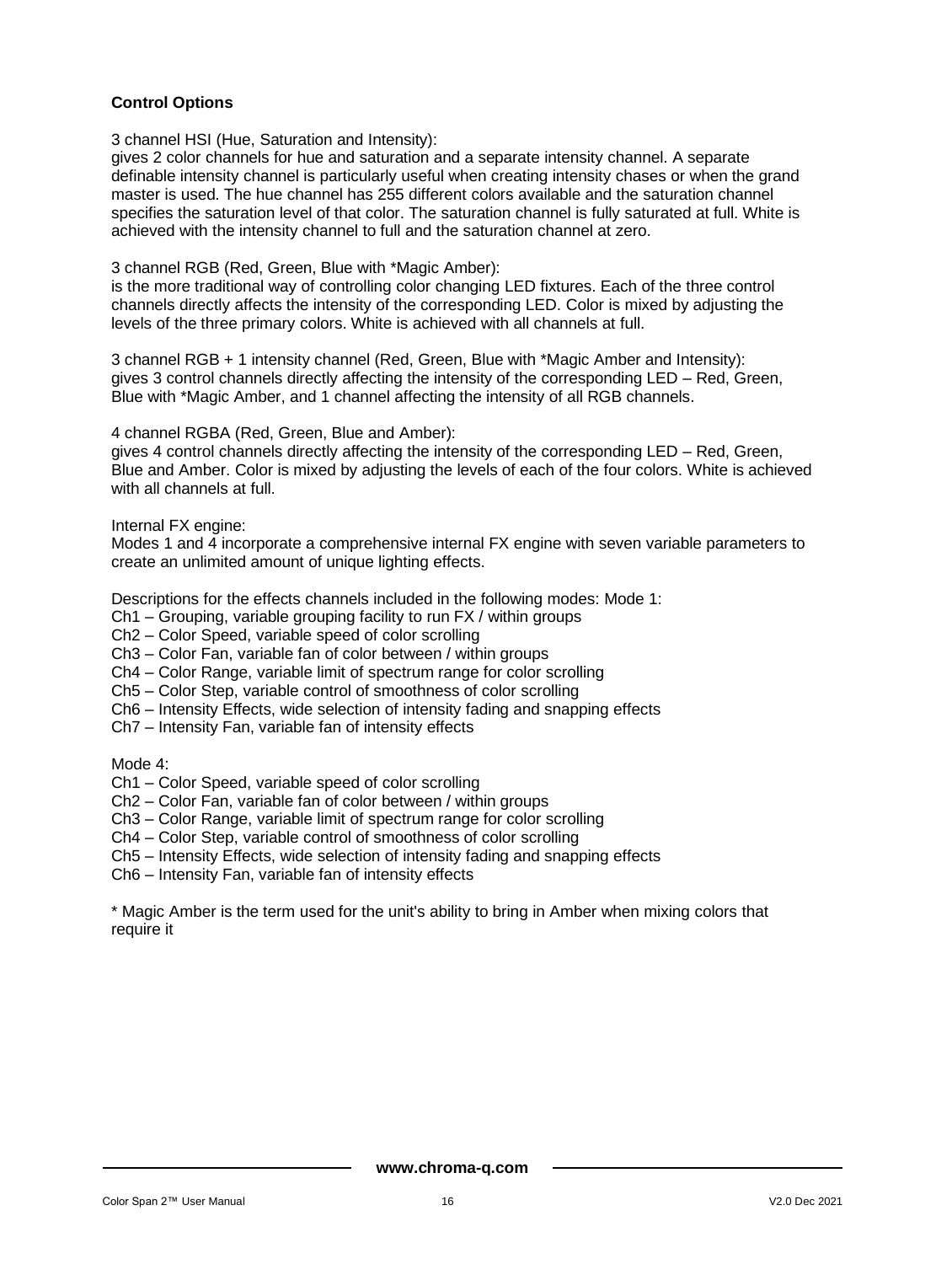# <span id="page-17-0"></span>**2.5 DMX Protocol**

Color Span 2™ PS18 DMX Personality Mode 1-3:

(Mode 1 – grouping is Variable, Mode 2 & 3 – each single output is 1 group)

| Color Span 2™<br>V1.6        | Control Mode 1<br>$[61ch] 7fx + 18x HSI$                                                                                                                                                                                                                                                                          | Control Mode 2<br>[54ch] 18 x HSI           | Control Mode 3<br>[54ch] 18 x RGB<br>(with *Magic Amber) |
|------------------------------|-------------------------------------------------------------------------------------------------------------------------------------------------------------------------------------------------------------------------------------------------------------------------------------------------------------------|---------------------------------------------|----------------------------------------------------------|
| Channel 1<br>Channel 2       | Grouping<br>0-100 Variable grouping range between<br>1-18 cells with FX running within the<br>group.<br>102-206 variable grouping range<br>between 1-18 cells with FX running<br>between the groups.<br>209-255 Variable grouping range for<br>every 2nd to every 18th cell in a group.<br><b>Color Speed</b>     | Hue for output 1<br>Saturation for output 1 | Red for output 1<br>Green for output 1                   |
|                              | 0-255 Variable speed of color<br>scrolling. From static at 0 to<br>maximum at 255.                                                                                                                                                                                                                                |                                             |                                                          |
| Channel 3                    | Color Fan<br>0-255 Variable fan of color between<br>/ within groups. All units are the<br>same color at 0.                                                                                                                                                                                                        | Intensity for output 1                      | Blue for output 1                                        |
| Channel 4                    | <b>Color Range</b><br>0 Full spectrum<br>1-255 Variable limit of spectrum for<br>color scrolling. Single color at 1, full<br>spectrum at 255.                                                                                                                                                                     | Hue for output 2                            | Red for output 2                                         |
| Channel 5                    | Color Step<br>0-255 Variable control of smoothness of<br>color scrolling. Smoothest is at 0. Most<br>coarse is at 250. Rate will vary with<br>scrolling speed. 255 will override effects<br>and switch to RGB.                                                                                                    | Saturation for output 2                     | Green for output 2                                       |
| Channel 6                    | Intensity<br>Effects 0<br><b>Static</b><br>1-63 Fade on, fade off. Variable<br>range, 63 the fastest<br>64-127 Fade on, snap off. Variable<br>range, 127 the fastest<br>128-191 Snap on, fade off. Variable<br>range, 191 the fastest.<br>192-255 Snap on, snap off (strobe).<br>Variable range, 255 the fastest. | Intensity for output 2                      | Blue for output 2                                        |
| Channel 7                    | Intensity Fan<br>0-255 Variable fan of intensity effect<br>between / within groups. All units at the<br>same intensity at 0. Alternating units on<br>and off at 255.                                                                                                                                              | Hue for output 3                            | Red for output 3                                         |
| Channel 8                    | Hue for output 1                                                                                                                                                                                                                                                                                                  | Saturation for output 3                     | Green for output 3                                       |
| Channel 9                    | Saturation for output 1                                                                                                                                                                                                                                                                                           | Intensity for output 3                      | Blue for output 3                                        |
| Channel 10<br>Channel 11     | Intensity for output 1<br>Hue for output 2                                                                                                                                                                                                                                                                        | Hue for output 4<br>Saturation for output 4 | Red for output 4<br>Green for output 4                   |
| Channel 12                   | Saturation for output 2                                                                                                                                                                                                                                                                                           | Intensity for output 4                      | Blue for output 4                                        |
| Channel 13                   | Intensity for output 2                                                                                                                                                                                                                                                                                            | Hue for group output 5                      | Red for output 5                                         |
|                              | and so on up to output 18                                                                                                                                                                                                                                                                                         | and so on up to output                      | and so on up to                                          |
| <b>Total DMX</b><br>Channels | 61 DMX channels                                                                                                                                                                                                                                                                                                   | 54 DMX channels                             | 54 DMX channels                                          |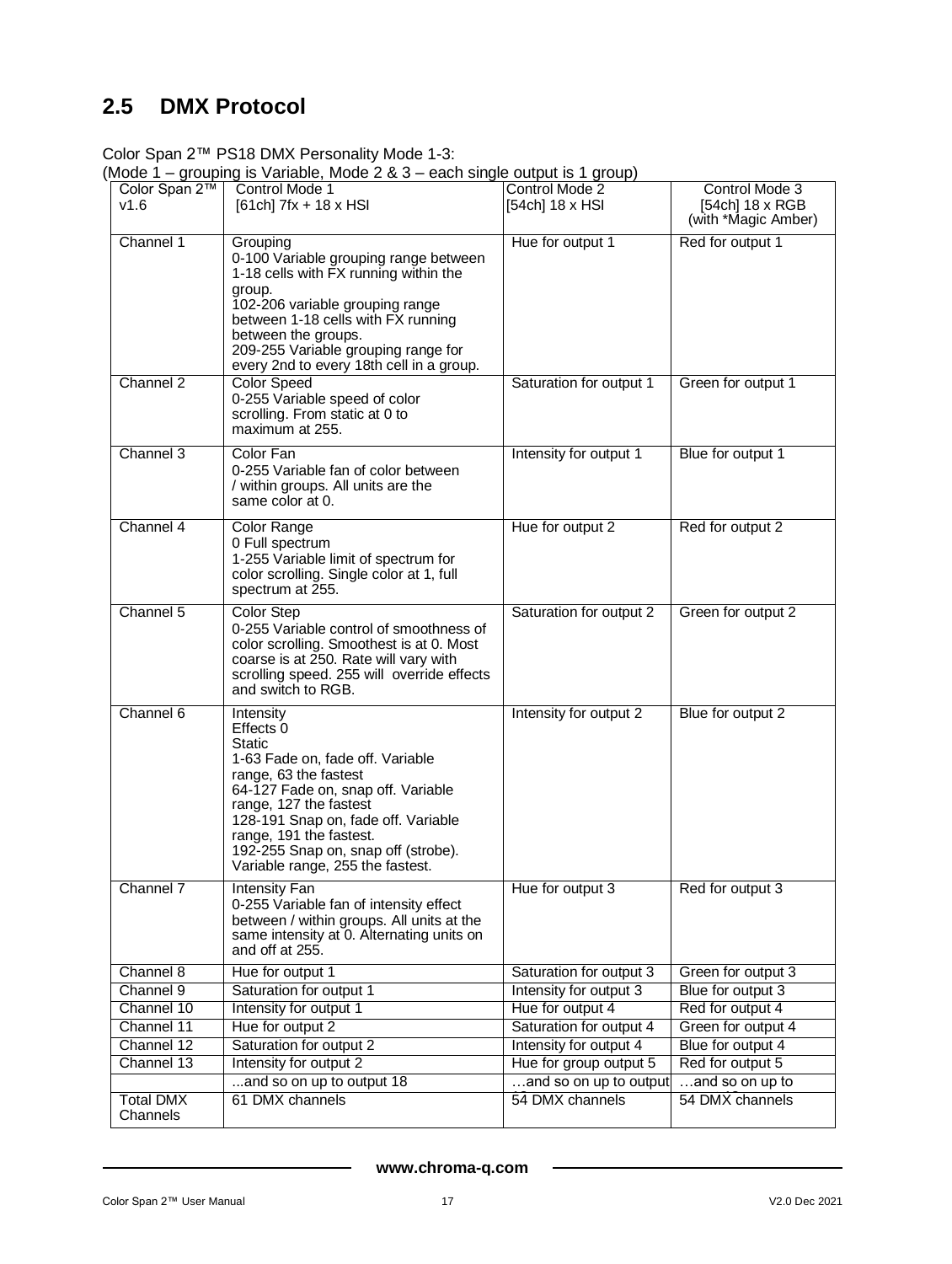| Color Span<br>2™ v1.6 | Control Mode 4 [9ch] 6fx +<br>HSI                                                                                                                                                                                                                                                                                 | Control Mode 5<br>$[3ch]$ 1 x HSI | Control Mode 6<br>[ $3ch$ ] 1 x RGB<br>(with *Magic Amber) |  |
|-----------------------|-------------------------------------------------------------------------------------------------------------------------------------------------------------------------------------------------------------------------------------------------------------------------------------------------------------------|-----------------------------------|------------------------------------------------------------|--|
| Channel 1             | <b>Color Speed</b><br>0-255 Variable speed of color<br>scrolling. From static at 0 to maximum<br>at 255.                                                                                                                                                                                                          | Hue for all 18 outputs            | Red for all 18 outputs                                     |  |
| Channel 2             | Color Fan<br>0-255 Variable fan of color between /<br>within groups. All units are the same<br>color at 0.                                                                                                                                                                                                        | Saturation for all 18<br>outputs  | Green for all 18 outputs                                   |  |
| Channel 3             | <b>Color Range</b><br>0 Full spectrum<br>1-255 Variable limit of spectrum for color<br>scrolling. Single color at 1, full spectrum<br>at 255.                                                                                                                                                                     | Intensity for<br>all 18 outputs   | Blue for all 18 outputs                                    |  |
| Channel 4             | <b>Color Step</b><br>0-255 Variable control of smoothness of<br>color scrolling. Smoothest is at 0. Most<br>coarse is at 250. Rate will vary with<br>scrolling speed. 255 will override effects<br>and switch to RGB.                                                                                             |                                   |                                                            |  |
| Channel 5             | Intensity<br>Effects 0<br><b>Static</b><br>1-63 Fade on, fade off. Variable<br>range, 63 the fastest<br>64-127 Fade on, snap off. Variable<br>range, 127 the fastest<br>128-191 Snap on, fade off. Variable<br>range, 191 the fastest.<br>192-255 Snap on, snap off (strobe).<br>Variable range, 255 the fastest. |                                   |                                                            |  |
| Channel 6             | Intensity Fan<br>0-255 Variable fan of intensity effect<br>between / within groups. All units at the<br>same intensity at 0. Alternating units on<br>and off at 255.                                                                                                                                              |                                   |                                                            |  |
| Channel 7             | Hue for all 18 outputs                                                                                                                                                                                                                                                                                            |                                   |                                                            |  |
| Channel 8             | Saturation for all 18 outputs                                                                                                                                                                                                                                                                                     |                                   |                                                            |  |
| Channel 9             | Intensity for all 18 outputs                                                                                                                                                                                                                                                                                      |                                   |                                                            |  |
| Channel 10            |                                                                                                                                                                                                                                                                                                                   |                                   |                                                            |  |
| Channel 11            |                                                                                                                                                                                                                                                                                                                   |                                   |                                                            |  |
| Channel 12            |                                                                                                                                                                                                                                                                                                                   |                                   |                                                            |  |
| Channel 13            |                                                                                                                                                                                                                                                                                                                   |                                   |                                                            |  |
|                       |                                                                                                                                                                                                                                                                                                                   |                                   |                                                            |  |
| Total DMX<br>Channels | 9 DMX channels                                                                                                                                                                                                                                                                                                    | 3 DMX channels                    | 3 DMX channels                                             |  |

#### Color Span 2™ PS18 DMX Personality Mode 4-6: (All 18 outputs is 1 group)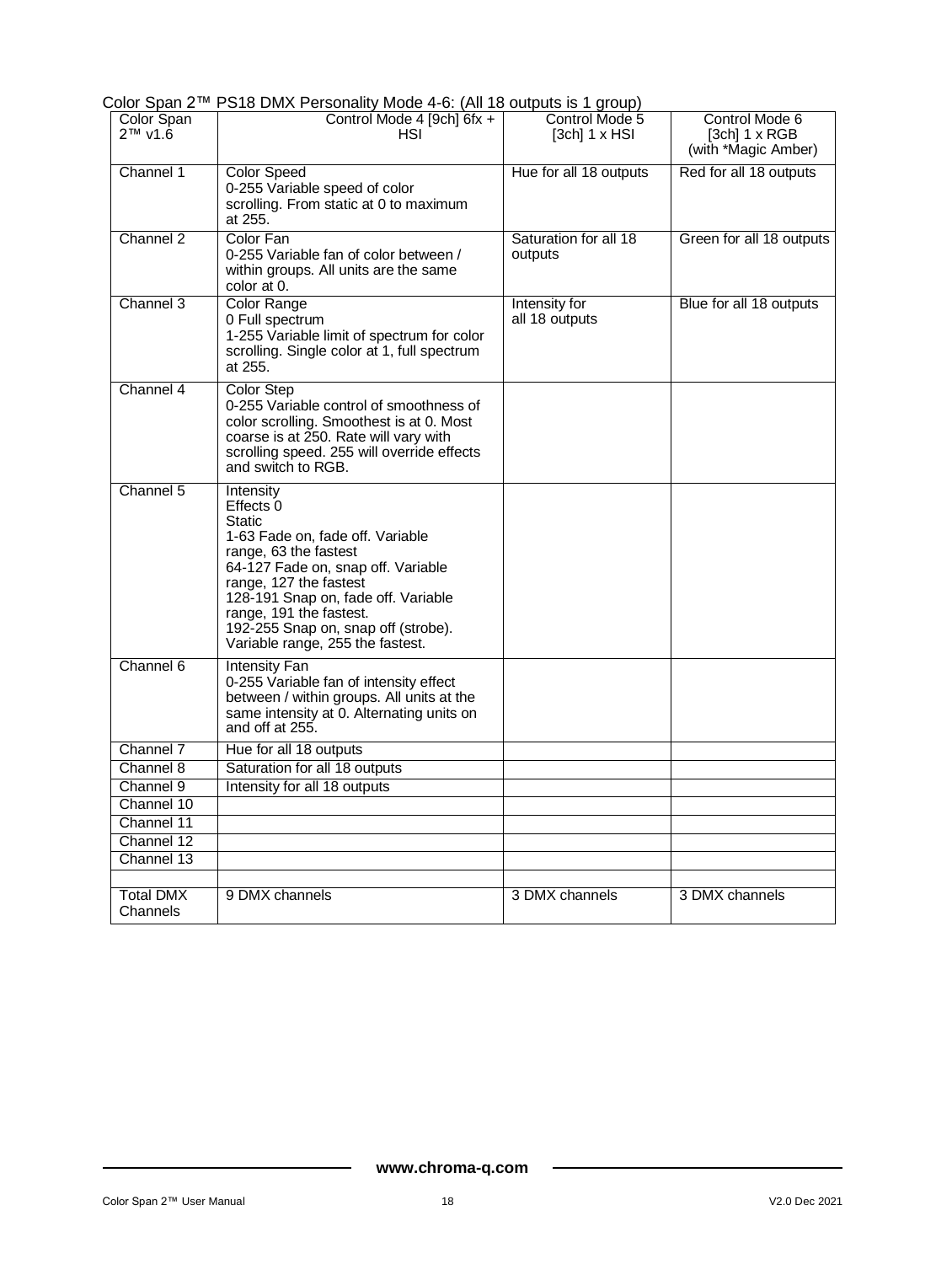| (Mode 7 & 8 – each output is 1 group/cell; Mode 9 & 10 – all 18 outputs is 1 group) |                              |                                      |                                                           |                                  |                                                          |
|-------------------------------------------------------------------------------------|------------------------------|--------------------------------------|-----------------------------------------------------------|----------------------------------|----------------------------------------------------------|
|                                                                                     | Color Span 2™<br>v1.6        | Control Mode 7<br>$[72ch]$ 18 x RGBA | Control Mode 8<br>[72ch] 18 x RGBI<br>(with *Magic Amber) | Control Mode 9<br>[4ch] 1 x RGBA | Control Mode 10<br>[4ch] 1 x RGBI<br>(with *Magic Amber) |
|                                                                                     |                              |                                      |                                                           |                                  |                                                          |
|                                                                                     | Channel 1                    | Red for output 1                     | Red for output 1                                          | Red for all 18 outputs           | Red for all 18 outputs                                   |
|                                                                                     | Channel 2                    | Green for output 1                   | Green for output 1                                        | Green for all 18                 | Green for all 18                                         |
|                                                                                     | Channel 3                    | Blue for output 1                    | Blue for output 1                                         | Blue for all 18 outputs          | Blue for all 18 outputs                                  |
|                                                                                     | Channel 4                    | Amber for output 1                   | Intensity for output 1                                    | Amber for all 18                 | Intensity for all 18                                     |
|                                                                                     | Channel 5                    | Red for output 2                     | Red for output 2                                          |                                  |                                                          |
|                                                                                     | Channel 6                    | Green for output 2                   | Green for output 2                                        |                                  |                                                          |
|                                                                                     | Channel 7                    | Blue for output 2                    | Blue for output 2                                         |                                  |                                                          |
|                                                                                     | Channel 8                    | Amber for output 2                   | Intensity for output 2                                    |                                  |                                                          |
|                                                                                     | Channel 9                    | Red for output 3                     | Red for output 3                                          |                                  |                                                          |
|                                                                                     | Channel $\overline{10}$      | Green for output 3                   | Green for output 3                                        |                                  |                                                          |
|                                                                                     | Channel 11                   | Blue for output 3                    | Blue for output 3                                         |                                  |                                                          |
|                                                                                     | Channel 12                   | Amber for output 3                   | Intensity for output 3                                    |                                  |                                                          |
|                                                                                     | Channel 13                   | Red for output 4                     | Red for output 4                                          |                                  |                                                          |
|                                                                                     |                              | and so on up to<br>output 18         | and so on up to<br>output 18                              |                                  |                                                          |
|                                                                                     | <b>Total DMX</b><br>Channels | 72 DMX channels                      | 72 DMX channels                                           | 4 DMX channels                   | 4 DMX channels                                           |

Color Span 2™ PS18 DMX Personality Mode 7-10: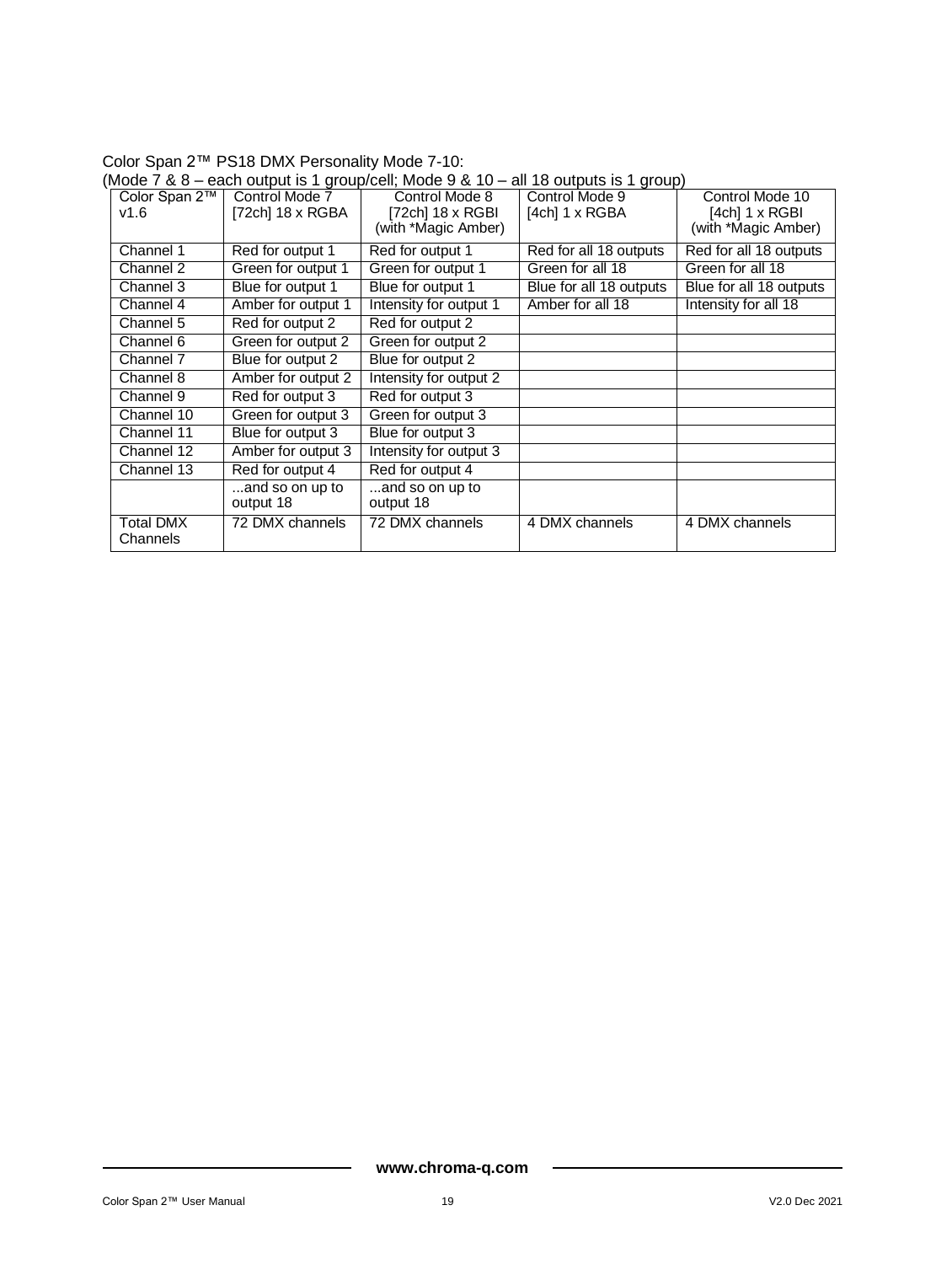Color Span 2™ PS06 DMX Personality Mode 1-3:

(Mode 1 – grouping is Variable, Mode 2 & 3 – each single output is 1 group)

| Color Span<br>2™ v1.6    | Control Mode 1 [25ch] 7fx + 6 x HSI                                                                                                                                                                                                                                                                  | Control Mode 2<br>[18ch] 6 x HSI | Control Mode 3<br>[18ch] 6 x RGB<br>(with *Magic Amber) |
|--------------------------|------------------------------------------------------------------------------------------------------------------------------------------------------------------------------------------------------------------------------------------------------------------------------------------------------|----------------------------------|---------------------------------------------------------|
| Channel 1                | Grouping<br>0-100 Variable grouping range between 1-6 cells with<br>FX running within the group.<br>102-206 variable grouping range between 1-6 cells<br>with FX running between the groups.<br>209-255 Variable grouping range for every 2nd to every<br>18th cell in a group.                      | Hue for output 1                 | Red for output 1                                        |
| Channel 2                | <b>Color Speed</b><br>0-255 Variable speed of color scrolling. From static<br>at 0 to maximum at 255.                                                                                                                                                                                                | Saturation for<br>output 1       | Green for output 1                                      |
| Channel 3                | Color Fan<br>0-255 Variable fan of color between / within groups.<br>All units are the same color at 0.                                                                                                                                                                                              | Intensity for<br>output 1        | Blue for output 1                                       |
| Channel 4                | <b>Color Range</b><br>0 Full spectrum<br>1-255 Variable limit of spectrum for color scrolling.<br>Single color at 1, full spectrum at 255.                                                                                                                                                           | Hue for output 2                 | Red for output 2                                        |
| Channel 5                | Color Step<br>0-255 Variable control of smoothness of color scrolling.<br>Smoothest is at 0. Most coarse is at 250. Rate will vary<br>with scrolling speed. 255 will override effects and switch<br>to RGB.                                                                                          | Saturation for<br>output 2       | Green for output 2                                      |
| Channel 6                | Intensity Effects 0 Static<br>1-63 Fade on, fade off. Variable range, 63 the<br>fastest<br>64-127 Fade on, snap off. Variable range, 127 the<br>fastest<br>128-191 Snap on, fade off. Variable range, 191 the<br>fastest.<br>192-255 Snap on, snap off (strobe). Variable range,<br>255 the fastest. | Intensity for<br>output 2        | Blue for output 2                                       |
| Channel 7                | <b>Intensity Fan</b><br>0-255 Variable fan of intensity effect between / within<br>groups. All units at the same intensity at 0. Alternating<br>units on and off at 255.                                                                                                                             | Hue for output 3                 | Red for output 3                                        |
| Channel 8                | Hue for output 1                                                                                                                                                                                                                                                                                     | Saturation for                   | Green for output 3                                      |
| Channel 9                | Saturation for output 1                                                                                                                                                                                                                                                                              | Intensity for                    | Blue for output 3                                       |
| Channel 10               | Intensity for output 1                                                                                                                                                                                                                                                                               | Hue for output 4                 | Red for output 4                                        |
| Channel 11               | Hue for output 2                                                                                                                                                                                                                                                                                     | Saturation for                   | Green for output 4<br>Blue for output 4                 |
| Channel 12<br>Channel 13 | Saturation for output 2<br>Intensity for output 2                                                                                                                                                                                                                                                    | Intensity for<br>Hue for group   | Red for output 5                                        |
|                          | and so on up to output 6                                                                                                                                                                                                                                                                             | and so on up                     | and so on up to                                         |
| <b>Total DMX</b>         | 25 DMX channels                                                                                                                                                                                                                                                                                      | 18 DMX                           | 18 DMX channels                                         |
| Channels                 |                                                                                                                                                                                                                                                                                                      | channels                         |                                                         |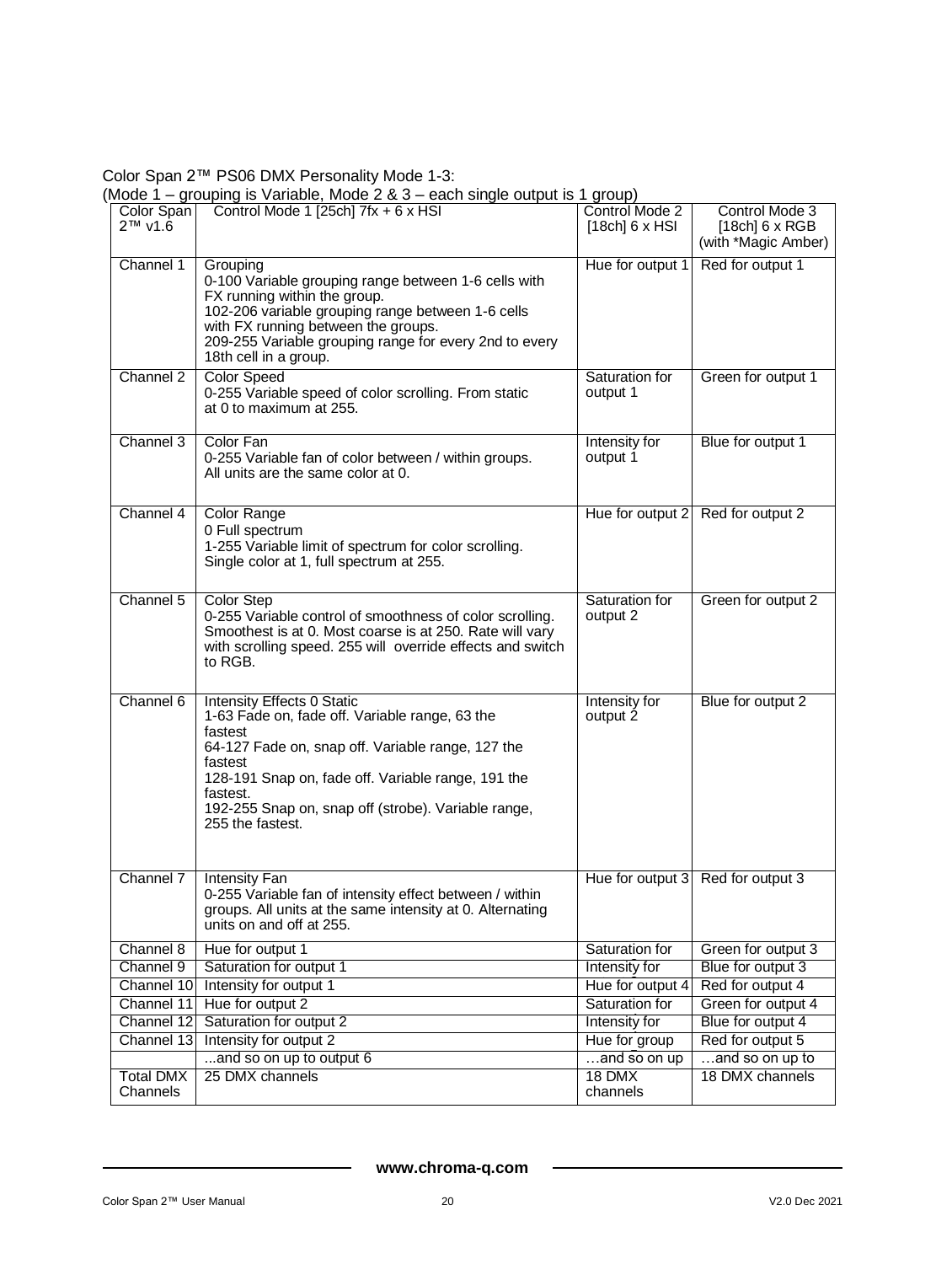| Color<br>Span 2™<br>v1.6 | Control Mode 4 [9ch] 6fx + HSI                                                                                                                                                                                                                                                              | Control Mode 5<br>$[3ch]$ 1 x HSI | Control Mode 6<br>[3ch] 1 x RGB<br>(with *Magic Amber) |
|--------------------------|---------------------------------------------------------------------------------------------------------------------------------------------------------------------------------------------------------------------------------------------------------------------------------------------|-----------------------------------|--------------------------------------------------------|
| Channel 1                | <b>Color Speed</b><br>0-255 Variable speed of color scrolling. From static at 0 to<br>maximum at 255.                                                                                                                                                                                       | Hue for all 6<br>outputs          | Red for all 6 outputs                                  |
| Channel 2                | Color Fan<br>0-255 Variable fan of color between / within groups. All units<br>are the same color at 0.                                                                                                                                                                                     | Saturation for<br>all 6 outputs   | Green for all 6<br>outputs                             |
| Channel 3                | Color Range<br>0 Full spectrum<br>1-255 Variable limit of spectrum for color scrolling. Single<br>color at 1, full spectrum at 255.                                                                                                                                                         | Intensity for all<br>6 outputs    | Blue for all 6 outputs                                 |
| Channel 4                | <b>Color Step</b><br>0-255 Variable control of smoothness of color scrolling.<br>Smoothest is at 0. Most coarse is at 250. Rate will vary with<br>scrolling speed. 255 will override effects and switch to RGB.                                                                             |                                   |                                                        |
| Channel 5                | Intensity Effects 0 Static<br>1-63 Fade on, fade off. Variable range, 63 the fastest<br>64-127 Fade on, snap off. Variable range, 127 the fastest<br>128-191 Snap on, fade off. Variable range, 191 the fastest.<br>192-255 Snap on, snap off (strobe). Variable range, 255 the<br>fastest. |                                   |                                                        |
| Channel 6                | <b>Intensity Fan</b><br>0-255 Variable fan of intensity effect between / within<br>groups. All units at the same intensity at 0. Alternating units<br>on and off at 255.                                                                                                                    |                                   |                                                        |
| Channel 7                | Hue for all 6 outputs                                                                                                                                                                                                                                                                       |                                   |                                                        |
| Channel 8                | Saturation for all 6 outputs                                                                                                                                                                                                                                                                |                                   |                                                        |
| Channel 9                | Intensity for all 6 outputs                                                                                                                                                                                                                                                                 |                                   |                                                        |
|                          |                                                                                                                                                                                                                                                                                             |                                   |                                                        |
| <b>Total DMX</b>         | 9 DMX channels                                                                                                                                                                                                                                                                              | 3 DMX                             | 3 DMX channels                                         |

#### Color Span 2™ PS06 DMX Personality Mode 4-6: (All 6 outputs as 1 group)

#### Color Span 2™ PS06 DMX Personality Mode 7-10:

(Mode 7 & 8 – each output is 1 group/cell; Mode 9 & 10 – all 6 outputs is 1 group)

| Color Span 2™ | Control Mode 7     | Control Mode 8 [24ch]  | Control Mode 9          | Control Mode 10         |
|---------------|--------------------|------------------------|-------------------------|-------------------------|
| V1.6          | [24ch] 6 x RGBA    | 6 x RGBI               | [4ch] 1 x RGBA          | [4ch] 1 x RGBI          |
|               |                    | (with *Magic Amber)    |                         | (with *Magic Amber)     |
| Channel 1     | Red for output 1   | Red for output 1       | Red for all 6 outputs   | Red for all 6 outputs   |
| Channel 2     | Green for output 1 | Green for output 1     | Green for all 6 outputs | Green for all 6 outputs |
| Channel 3     | Blue for output 1  | Blue for output 1      | Blue for all 6 outputs  | Blue for all 6 outputs  |
| Channel 4     | Amber for output 1 | Intensity for output 1 | Amber for all 6 outputs | Intensity for all 6     |
| Channel 5     | Red for output 2   | Red for output 2       |                         |                         |
| Channel 6     | Green for output 2 | Green for output 2     |                         |                         |
| Channel 7     | Blue for output 2  | Blue for output 2      |                         |                         |
| Channel 8     | Amber for output 2 | Intensity for output 2 |                         |                         |
| Channel 9     | Red for output 3   | Red for output 3       |                         |                         |
| Channel 10    | Green for output 3 | Green for output 3     |                         |                         |
| Channel 11    | Blue for output 3  | Blue for output 3      |                         |                         |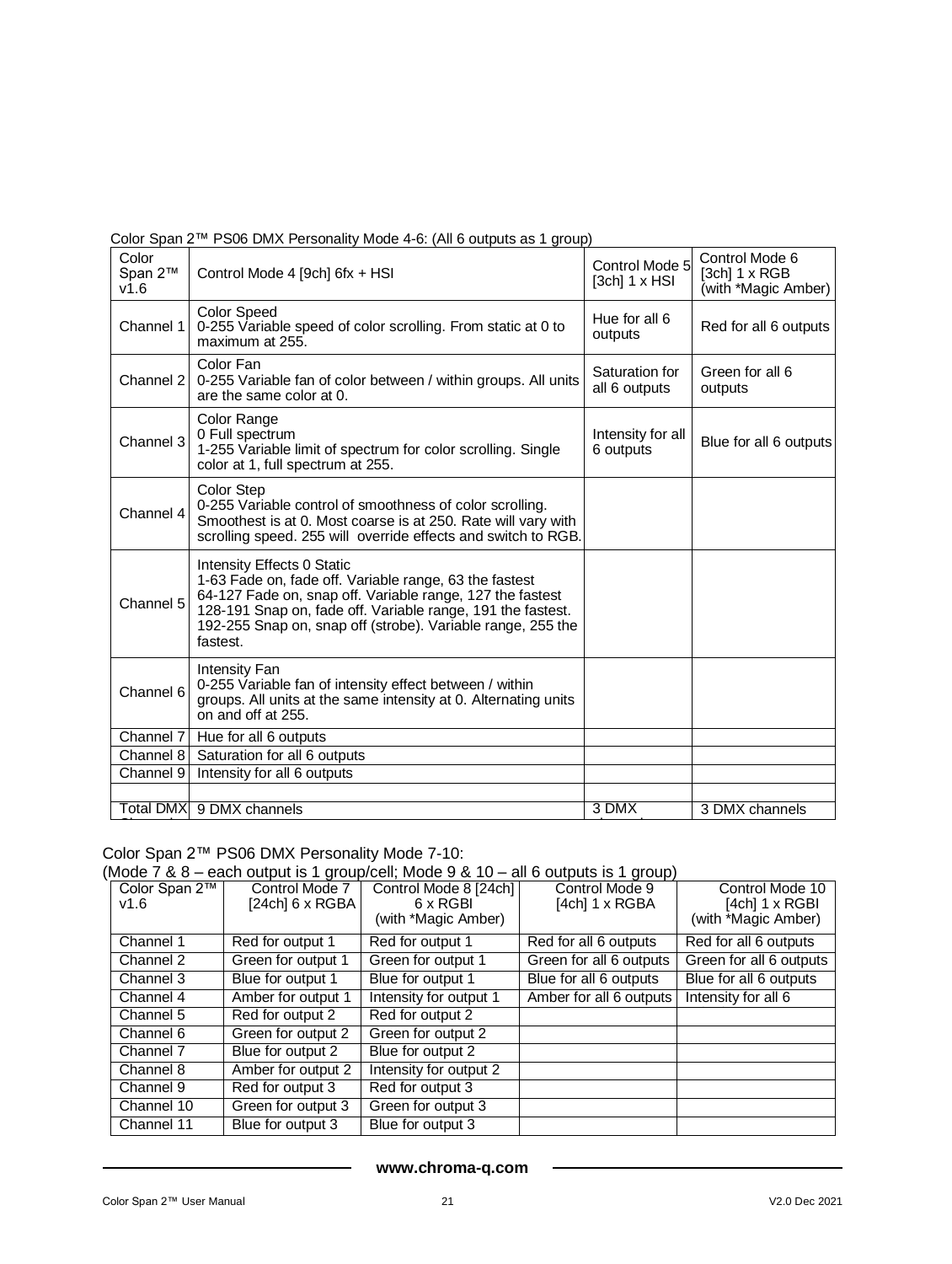| Channel 12                   | Amber for output 3          | Intensity for output 3      |                |                |
|------------------------------|-----------------------------|-----------------------------|----------------|----------------|
| Channel 13                   | Red for output 4            | Red for output 4            |                |                |
|                              | and so on up to<br>output 6 | and so on up to<br>output 6 |                |                |
| <b>Total DMX</b><br>Channels | 24 DMX channels             | 24 DMX channels             | 4 DMX channels | 4 DMX channels |

Color Span 2™ PS02 DMX Personality Mode 1-3:

(Mode 1 – grouping is Variable, Mode 2 & 3 – each single output is 1 group)

| Color Span 2™<br>V1.6        | Control Mode 1 $[13ch]$ 7fx + 2 x HSI                                                                                                                                                                                                                                                                          | Control Mode 2<br>$[6ch]$ 2 x HSI | Control Mode 3<br>$[6ch]$ 2 x RGB<br>(with*Magic Amber) |
|------------------------------|----------------------------------------------------------------------------------------------------------------------------------------------------------------------------------------------------------------------------------------------------------------------------------------------------------------|-----------------------------------|---------------------------------------------------------|
| Channel 1                    | Grouping<br>0-100 Variable grouping range between 1-2<br>cells with FX running within the group.<br>102-206 variable grouping range between 1-<br>2 cells with FX running between the groups.<br>209-255 Variable grouping range for every 2nd<br>to every 18th cell in a group.                               | Hue for output 1                  | Red for output 1                                        |
| Channel 2                    | <b>Color Speed</b><br>0-255 Variable speed of color scrolling. From<br>static at 0 to maximum at 255.                                                                                                                                                                                                          | Saturation for<br>output 1        | Green for output 1                                      |
| Channel 3                    | Color Fan<br>0-255 Variable fan of color between / within<br>groups. All units are the same color at 0.                                                                                                                                                                                                        | Intensity for output              | Blue for output 1                                       |
| Channel 4                    | Color Range<br>0 Full spectrum<br>1-255 Variable limit of spectrum for color<br>scrolling. Single color at 1, full spectrum at 255.                                                                                                                                                                            | Hue for output 2                  | Red for output 2                                        |
| Channel 5                    | Color Step<br>0-255 Variable control of smoothness of color<br>scrolling. Smoothest is at 0. Most coarse is at<br>250. Rate will vary with scrolling speed. 255 will<br>override effects and switch to RGB.                                                                                                    | Saturation for<br>output 2        | Green for output 2                                      |
| Channel 6                    | <b>Intensity Effects</b><br>0 Static<br>1-63 Fade on, fade off. Variable range, 63<br>the fastest<br>64-127 Fade on, snap off. Variable range, 127<br>the fastest<br>128-191 Snap on, fade off. Variable range,<br>191 the fastest.<br>192-255 Snap on, snap off (strobe).<br>Variable range, 255 the fastest. | Intensity for output<br>2         | Blue for output 2                                       |
| Channel 7                    | Intensity Fan<br>0-255 Variable fan of intensity effect between /<br>within groups. All units at the same intensity at<br>0. Alternating units on and off at 255.                                                                                                                                              |                                   |                                                         |
| Channel 8                    | Hue for output 1                                                                                                                                                                                                                                                                                               |                                   |                                                         |
| Channel 9                    | Saturation for output 1                                                                                                                                                                                                                                                                                        |                                   |                                                         |
| Channel 10                   | Intensity for output 1                                                                                                                                                                                                                                                                                         |                                   |                                                         |
| Channel 11<br>Channel 12     | Hue for output 2<br>Saturation for output 2                                                                                                                                                                                                                                                                    |                                   |                                                         |
| Channel 13                   | Intensity for output 2                                                                                                                                                                                                                                                                                         |                                   |                                                         |
| <b>Total DMX</b><br>Channels | 13 DMX channels                                                                                                                                                                                                                                                                                                | 6 DMX channels                    | 6 DMX channels                                          |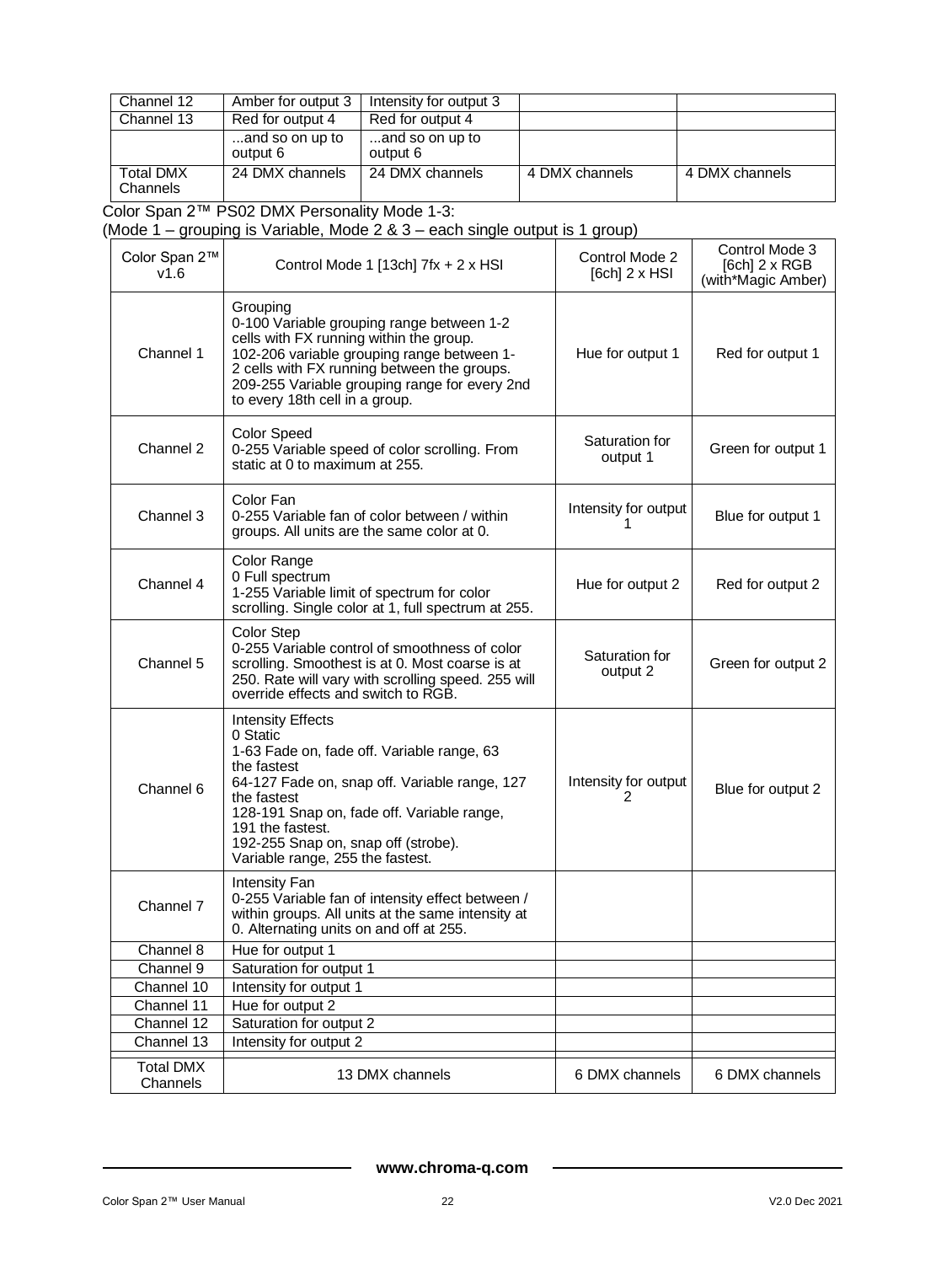| Color Span<br>$2™$ v1.6      | Control Mode 4 [9ch] 6fx + HSI                                                                                                                                                                                                                                                                          | Control Mode 5 [3ch]<br>$1 \times$ HSI | Control Mode 6 [3ch]<br>$1 \times RGB$<br>(with*Magic Amber) |
|------------------------------|---------------------------------------------------------------------------------------------------------------------------------------------------------------------------------------------------------------------------------------------------------------------------------------------------------|----------------------------------------|--------------------------------------------------------------|
| Channel 1                    | <b>Color Speed</b><br>0-255 Variable speed of color scrolling. From<br>static at 0 to maximum at 255.                                                                                                                                                                                                   | Hue for all 2 outputs                  | Red for all 2 outputs                                        |
| Channel 2                    | Color Fan<br>0-255 Variable fan of color between / within<br>groups. All units are the same color at 0.                                                                                                                                                                                                 | Saturation for all 2<br>outputs        | Green for all 2<br>outputs                                   |
| Channel 3                    | Color Range<br>0 Full spectrum<br>1-255 Variable limit of spectrum for color<br>scrolling. Single color at 1, full spectrum at 255.                                                                                                                                                                     | Intensity for all 2<br>outputs         | Blue for all 2 outputs                                       |
| Channel 4                    | Color Step<br>0-255 Variable control of smoothness of color<br>scrolling. Smoothest is at 0. Most coarse is at<br>250. Rate will vary with scrolling speed. 255 will<br>override effects and switch to RGB.                                                                                             |                                        |                                                              |
| Channel 5                    | Intensity Effects 0<br>Static<br>1-63 Fade on, fade off. Variable range, 63 the<br>fastest<br>64-127 Fade on, snap off. Variable range, 127<br>the fastest<br>128-191 Snap on, fade off. Variable range, 191<br>the fastest.<br>192-255 Snap on, snap off (strobe). Variable<br>range, 255 the fastest. |                                        |                                                              |
| Channel 6                    | <b>Intensity Fan</b><br>0-255 Variable fan of intensity effect between /<br>within groups. All units at the same intensity at<br>0. Alternating units on and off at 255.                                                                                                                                |                                        |                                                              |
| Channel 7                    | Hue for output 1                                                                                                                                                                                                                                                                                        |                                        |                                                              |
| Channel 8                    | Saturation for output 1                                                                                                                                                                                                                                                                                 |                                        |                                                              |
| Channel 9                    | Intensity for output 1                                                                                                                                                                                                                                                                                  |                                        |                                                              |
| <b>Total DMX</b><br>Channels | 9 DMX channels                                                                                                                                                                                                                                                                                          | 3 DMX channels                         | 3 DMX channels                                               |

#### Color Span 2™ PS02 DMX Personality Mode 4-6: (All 2 outputs as 1 group)

#### Color Span PS02 DMX Personality Mode 7-10:

#### (Mode 7 & 8 – each output is 1 group/cell; Mode 9 & 10 – all 2 outputs as 1 group)

| Color Span 2™<br>V1.6        | Control Mode 7<br>[8ch] 2 x RGBA | Control Mode 8 [8ch]<br>$2 \times$ RGBI<br>(with *Magic Amber) | Control Mode 9 [4ch]<br>1 x RGBA | Control Mode 10 [4ch]<br>1 x RGBI<br>(with *Magic Amber) |
|------------------------------|----------------------------------|----------------------------------------------------------------|----------------------------------|----------------------------------------------------------|
| Channel 1                    | Red for output 1                 | Red for output 1                                               | Red for all 2 outputs            | Red for all 2 outputs                                    |
| Channel 2                    | Green for output 1               | Green for output 1                                             | Green for all 2 outputs          | Green for all 2 outputs                                  |
| Channel 3                    | Blue for output 1                | Blue for output 1                                              | Blue for all 2 outputs           | Blue for all 2 outputs                                   |
| Channel 4                    | Amber for output 1               | Intensity for output 1                                         | Amber for all 2 outputs          | Intensity for all 2                                      |
| Channel 5                    | Red for output 2                 | Red for output 2                                               |                                  |                                                          |
| Channel 6                    | Green for output 2               | Green for output 2                                             |                                  |                                                          |
| Channel 7                    | Blue for output 2                | Blue for output 2                                              |                                  |                                                          |
| Channel 8                    | Amber for output 2               | Intensity for output 2                                         |                                  |                                                          |
| <b>Total DMX</b><br>Channels | 8 DMX channels                   | 8 DMX channels                                                 | 4 DMX channels                   | 4 DMX channels                                           |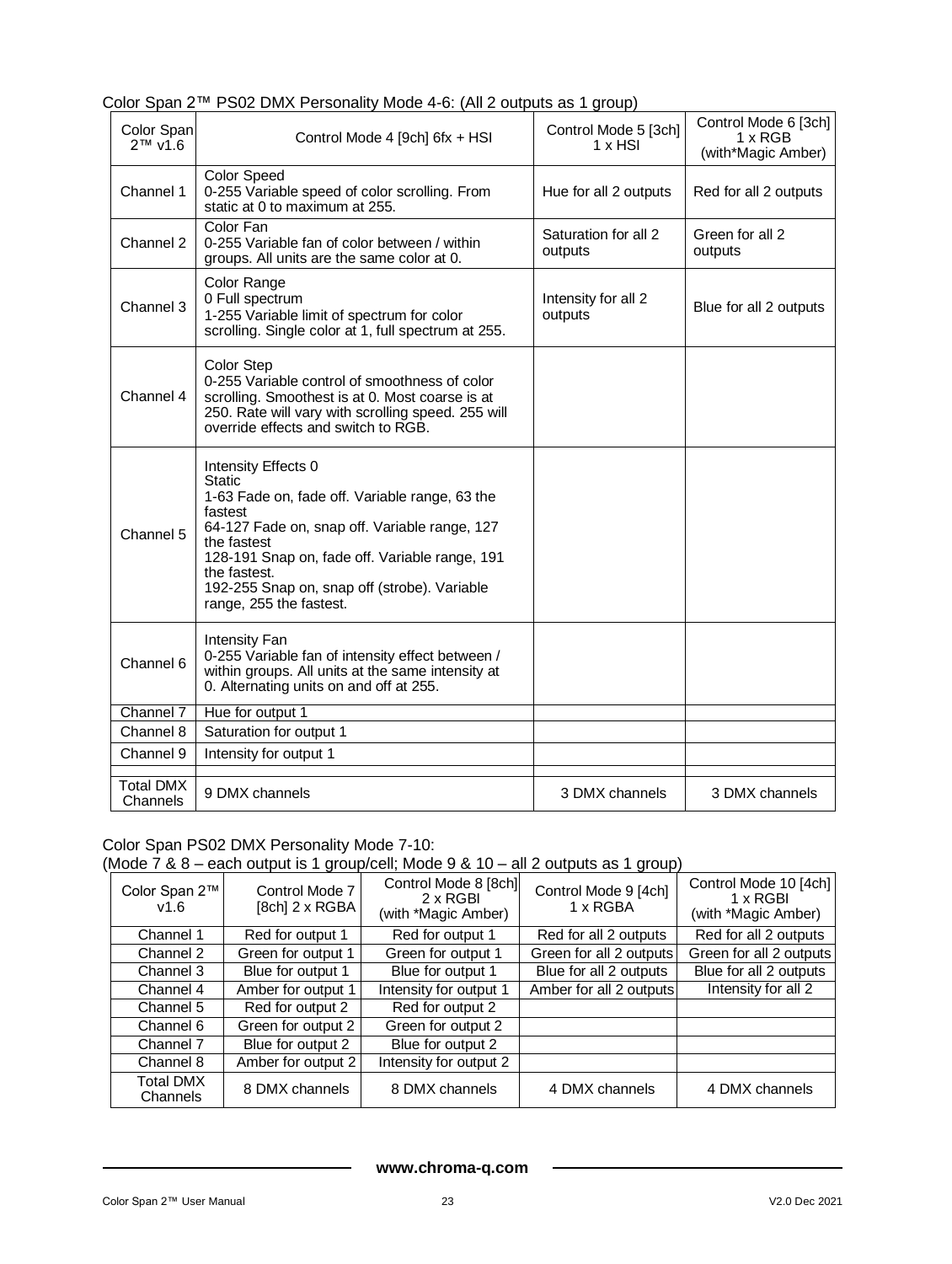| Color Span 2™ v1.6 | Mode 11 (1ch) Look Store                           |            |                      |       |                      |      |  |
|--------------------|----------------------------------------------------|------------|----------------------|-------|----------------------|------|--|
|                    | Channel levels and the corresponding Look numbers: |            |                      |       |                      |      |  |
|                    | Channel Level                                      | Look       | <b>Channel Level</b> | Lookl | <b>Channel Level</b> | Look |  |
|                    | $\Omega$                                           | <b>OFF</b> | $33 - 35$            | 11    | 69-71                | 22   |  |
|                    | $1 - 2$                                            |            | 36-38                | 12    | 72-74                | 23   |  |
|                    | $3 - 5$                                            | 2          | 39-42                | 13    | 75-78                | 24   |  |
|                    | $6 - 9$                                            | 3          | 43-45                | 14    | 79-81                | 25   |  |
| Channel 1          | $10 - 11$                                          | 4          | 46-48                | 15    | 83-85                | 26   |  |
|                    | $12 - 15$                                          | 5          | 49-51                | 16    | 86-88                | 27   |  |
|                    | $16 - 19$                                          | 6          | 52-54                | 17    | 89-91                | 28   |  |
|                    | $20 - 22$                                          | 7          | 56-58                | 18    | 92-94                | 29   |  |
|                    | $23 - 25$                                          | 8          | 59-61                | 19    | 95-97                | 30   |  |
|                    | $26 - 27$                                          | 9          | 62-64                | 20    | 98-100               | 31   |  |
|                    | 29-32                                              | 10         | 65-68                | 21    |                      |      |  |

#### Color Span 2™ PS18/PS06/PS02 DMX Personality Mode 11: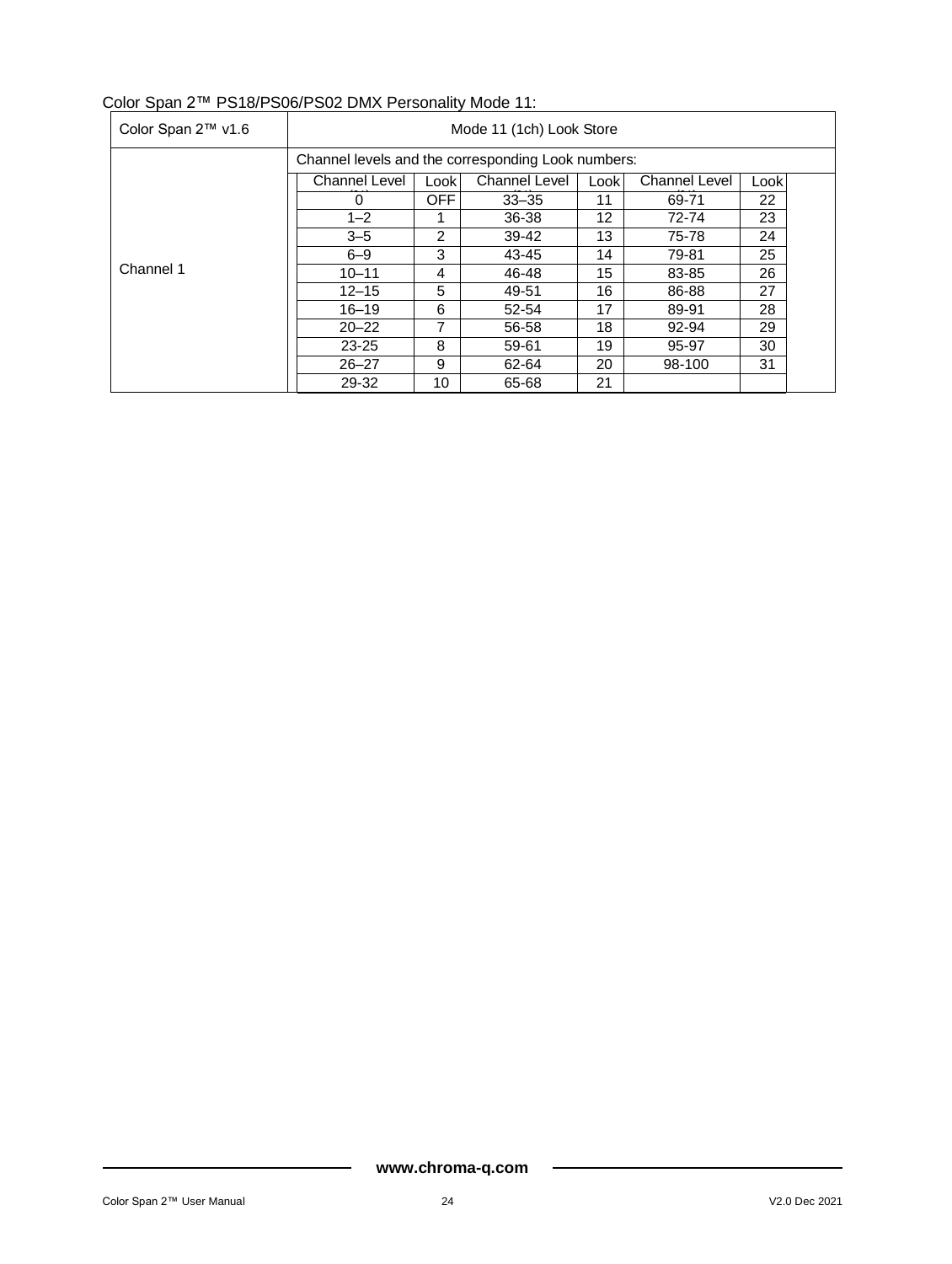# <span id="page-25-0"></span>**3. Troubleshooting**

Troubleshooting is a process of elimination. First, rule out the other field factors (i.e. bad connections, faulty cables and power supplies). For technical support and/or parts, please contact your selling dealer or the offices listed in this manual.

| Symptom                                        | Possible Cause                                                                                                                                                                                                                                                                                                                               | Solution                                                                                                                                                                                                                                                          |
|------------------------------------------------|----------------------------------------------------------------------------------------------------------------------------------------------------------------------------------------------------------------------------------------------------------------------------------------------------------------------------------------------|-------------------------------------------------------------------------------------------------------------------------------------------------------------------------------------------------------------------------------------------------------------------|
| Fixture does not<br>respond to DMX<br>control. | The power supply unit is set to the wrong or<br>different DMX address.<br>Bad cable connecting DMX control and the power<br>supply unit.<br>Bad cable connecting the power supply unit and the<br>fixture/s.<br>Bad in/through connection between adjacent power<br>supply units.<br>Bad in/through connection between adjacent<br>fixtures. | Check DMX address and Mode<br>settings.<br>Check/replace DMX run from the<br>console to the power supply unit.<br>Check/replace power & data cable<br>from power supply unit to the<br>fixture.<br>Check/replace power & data cable<br>between adjacent fixtures. |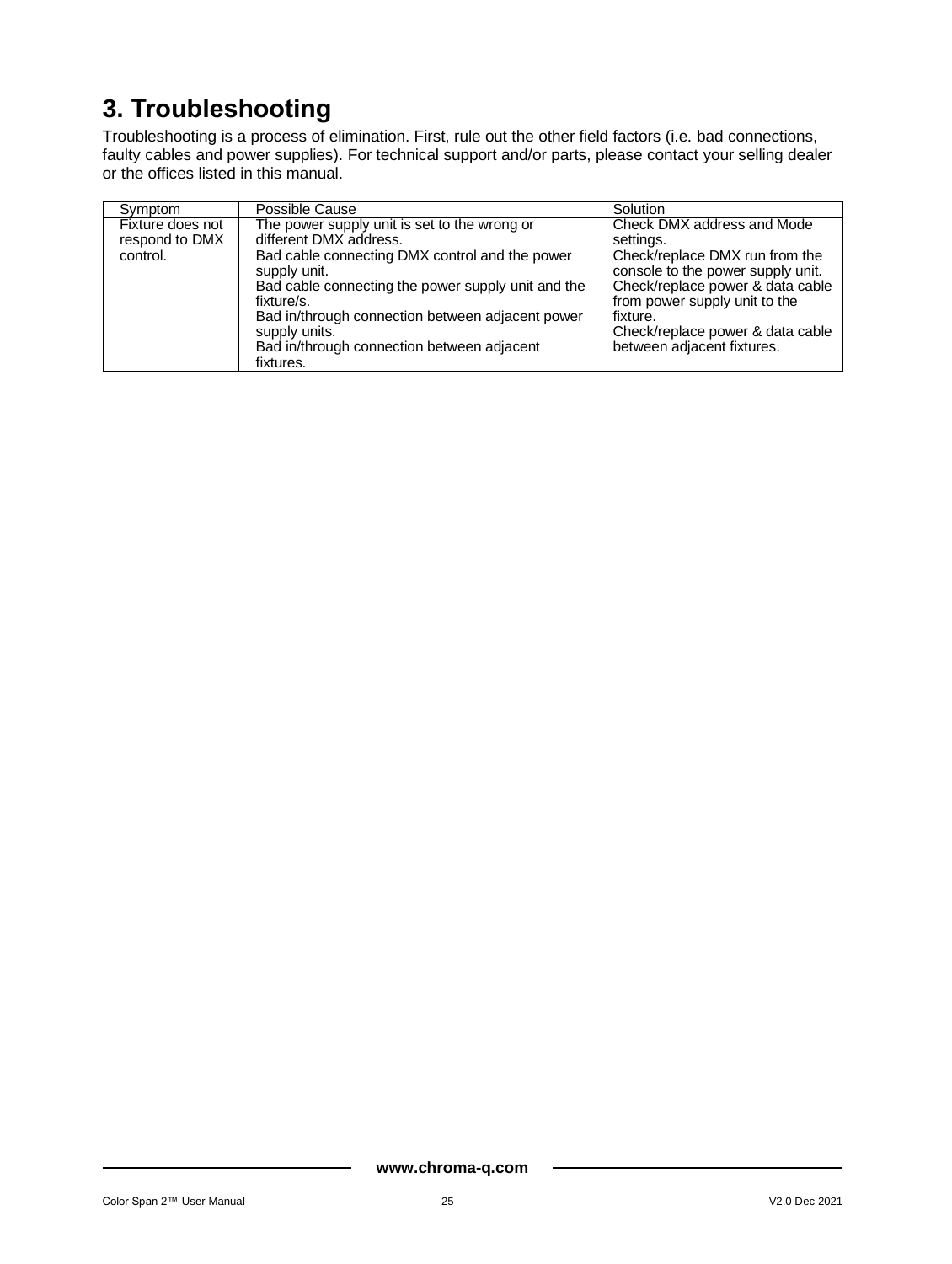# <span id="page-26-0"></span>**4. Specification**

## <span id="page-26-1"></span>**4.1 Technical Specifications**

Color Span 2™ Fixture Unit

| <b>Product Code</b>                                     | CHSP (followed by your 5 option codes)                                     |                                                                                                                                               |                                               |  |  |
|---------------------------------------------------------|----------------------------------------------------------------------------|-----------------------------------------------------------------------------------------------------------------------------------------------|-----------------------------------------------|--|--|
| Net Dimensions-<br>$(W \times H \times D)$              | 400mm / 16" Length:                                                        | 800mm / 32" Length:                                                                                                                           | 1200mm / 48" Length:                          |  |  |
| <b>IP20 Rated Enclosure</b>                             | 416mm x 87mm x<br>60mm / 16.4" x 3.4" x                                    | 800mm x 87mm x 60mm<br>/ 32" x 3.4" x 2.4"                                                                                                    | 1213mm x 87mm x 60mm<br>/ 47.8" x 3.4" x 2.4" |  |  |
| <b>IP67 Rated Enclosure</b>                             | 456mm x 101mm x<br>62mm / 17.9" x 4" x                                     | 862mm x 101mm x<br>62mm / 33.9" x 4" x                                                                                                        | 1269mm x 101mm x<br>62mm / 49.9" x 4" x       |  |  |
| Net Weight (Without<br>Fixings)                         |                                                                            |                                                                                                                                               |                                               |  |  |
| IP20 Rated Enclosure                                    | 1.1kg / 2.5lbs                                                             | 2.0kg / 4.5lbs                                                                                                                                | 2.8kg / 6.1lbs                                |  |  |
| <b>IP67 Rated Enclosure</b>                             | 2.5kg / 5.5lbs                                                             | 4.7kg / 10.4lbs                                                                                                                               | 6.3kg / 13.8lbs                               |  |  |
| <b>Shipping Dimensions -</b><br>$(W \times H \times D)$ | 584mm x 152mm x<br>114mm / 23" x 6" x 4.5"                                 | 991mm x 152mm x 114mm<br>/ 39" x 6" x 4.5"                                                                                                    | 1,422mm x 152mm x<br>114mm / 56" x 6" x 4.5"  |  |  |
| Shipping Weight:                                        |                                                                            |                                                                                                                                               |                                               |  |  |
| IP20 Rated Enclosure                                    | 1.5kg / 3.3lbs                                                             | 2.8kg / 6.2lbs                                                                                                                                | 3.7kg / 8.2lbs                                |  |  |
| <b>IP67 Rated Enclosure</b>                             | 3kg / 6.5lbs                                                               | 5.2kg / 11.5lbs                                                                                                                               | 6.8kg / 15lbs                                 |  |  |
| <b>LEDs</b>                                             | 4 x RGBA, total 16 LEDs                                                    | 8 x RGBA, total 32 LEDs                                                                                                                       | 12 x RGBA, total 48 LEDs                      |  |  |
| Power Input Rating                                      | See power supply specification sheets                                      |                                                                                                                                               |                                               |  |  |
| Power Connector In/Out                                  | 1 x RJ45 Chassis - in / 1 x RJ45 Chassis - out                             |                                                                                                                                               |                                               |  |  |
| Data Connector In/Out                                   | 1 x RJ45 Chassis - in / 1 x RJ45 Chassis - out                             |                                                                                                                                               |                                               |  |  |
| Max Cable Run                                           | 15m / 50'                                                                  |                                                                                                                                               |                                               |  |  |
| <b>Control Protocol</b>                                 | ANSI E1.11 USITT DMX 512-A                                                 |                                                                                                                                               |                                               |  |  |
| Cooling System                                          | Convection                                                                 |                                                                                                                                               |                                               |  |  |
| <b>Operating Temperature</b>                            | 0°C to 40°C                                                                |                                                                                                                                               |                                               |  |  |
| Construction                                            | Anodized aluminum extrusion                                                |                                                                                                                                               |                                               |  |  |
| Color                                                   |                                                                            | Black, White, Silver, Gold, Green, Red, Pewter, Champagne, Blue & Light Bronze                                                                |                                               |  |  |
| <b>Built-In Hardware</b>                                | Angle bracket for wall, ceiling & floor mounting                           |                                                                                                                                               |                                               |  |  |
| Lamp Life                                               | L70 up to 50,000 hours                                                     |                                                                                                                                               |                                               |  |  |
| IP Rating                                               | IP20 & IP67                                                                |                                                                                                                                               |                                               |  |  |
| <b>Humidity</b>                                         |                                                                            | IP20 Fixtures: Dry locations only, non-condensing humidity<br>IP67 Fixtures: Protected against the effects of temporary immersion up-to 15 cm |                                               |  |  |
| Approvals                                               |                                                                            | EN55103-1:1996, EN55103-2:1996, ICES-003:2004, FCC PART 15 Subpart B:2006                                                                     |                                               |  |  |
| Control & Photometric                                   |                                                                            |                                                                                                                                               |                                               |  |  |
| <b>LEDs</b>                                             | 4 x RGBA                                                                   | 8 x RGBA                                                                                                                                      | 12 x RGBA                                     |  |  |
| <b>LED Engines</b><br><b>LEDs Per Engine</b>            | 1<br>16                                                                    | $\overline{2}$<br>16                                                                                                                          | 3<br>16                                       |  |  |
| <b>Total LEDs</b>                                       | 16                                                                         | 32                                                                                                                                            | 48                                            |  |  |
| <b>Control Modes</b>                                    |                                                                            | See Color Span PS18, PS06 & PS02 specification sheets                                                                                         |                                               |  |  |
| Dimming Curve                                           | Theatrical                                                                 |                                                                                                                                               |                                               |  |  |
| Variable Effects Engine                                 | See Color Span PS18, PS06 & PS02 specification sheets                      |                                                                                                                                               |                                               |  |  |
| <b>Effects Parameters</b>                               | See Color Span PS18, PS06 & PS02 specification sheets                      |                                                                                                                                               |                                               |  |  |
| Hot Lumen Output<br>(Combined)                          | 660 hot lumens (RGBA)<br>1300 hot lumens (RGBA)<br>2,000 hot lumens (RGBA) |                                                                                                                                               |                                               |  |  |
| Optics                                                  | Close focus lens                                                           |                                                                                                                                               |                                               |  |  |
| Beam Angle                                              | Narrow (12º), medium (23º) or wide (40°) (approx.)                         |                                                                                                                                               |                                               |  |  |
| <b>Beam Distribution</b>                                | Symmetrical direct illumination                                            |                                                                                                                                               |                                               |  |  |
| <b>CCT</b>                                              | Adjustable 1,000 - 10,000K                                                 |                                                                                                                                               |                                               |  |  |
| <b>Color Gamut</b>                                      | Performance enhanced                                                       |                                                                                                                                               |                                               |  |  |
| <b>CRI</b>                                              | 92                                                                         |                                                                                                                                               |                                               |  |  |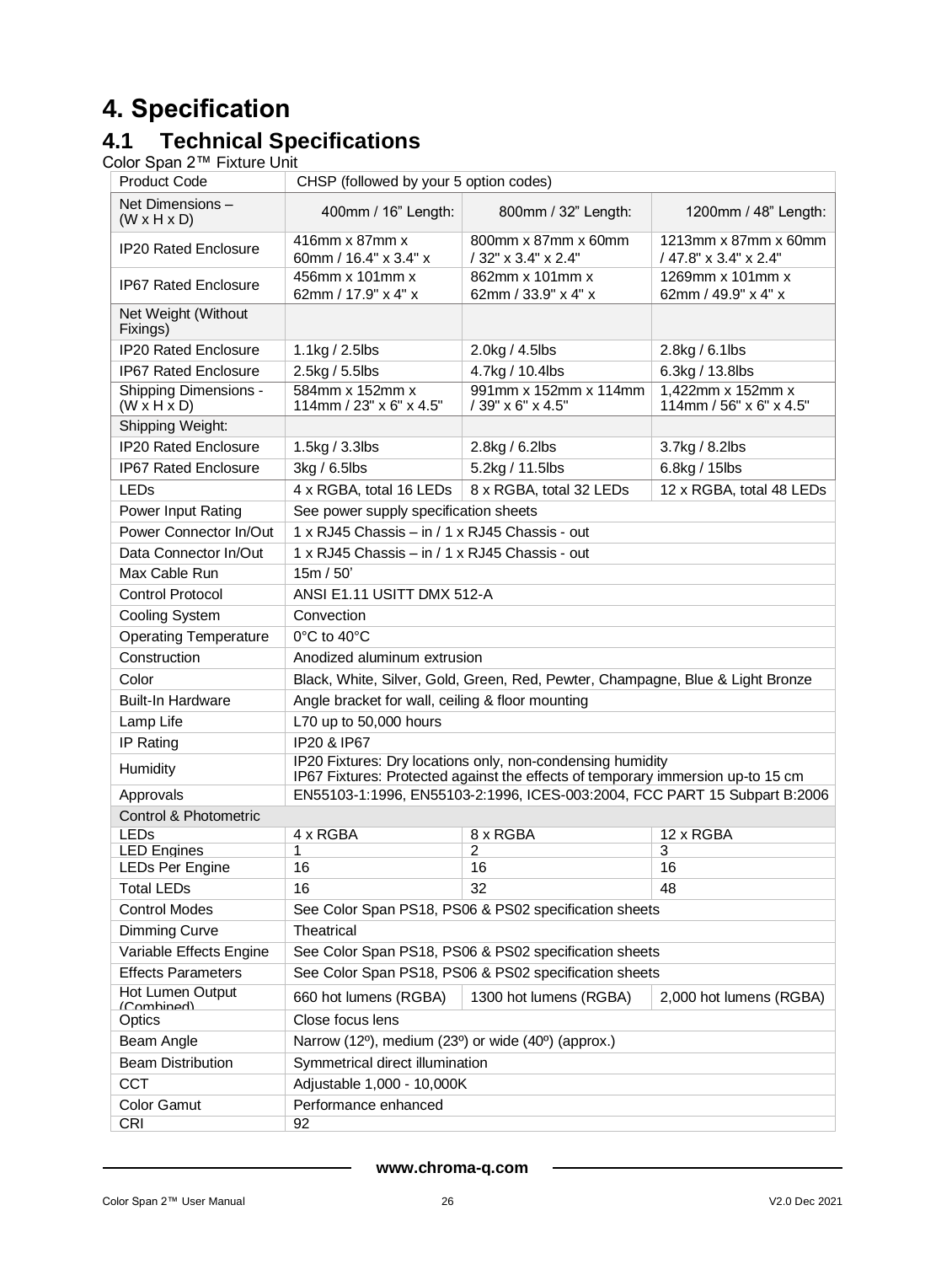| Color Span 2™ Power Supply Units |  |  |  |  |
|----------------------------------|--|--|--|--|
|----------------------------------|--|--|--|--|

| uiui Opaii 4<br>Product Code                                    | <b>UNICI OUPPLY OTHO</b><br>CHSPPS02                                                                                                                                                                                         | CHSPPS06                                                                                                                                                                                                                         | CHSPPS18                                                                                                                                                                                                                        |  |
|-----------------------------------------------------------------|------------------------------------------------------------------------------------------------------------------------------------------------------------------------------------------------------------------------------|----------------------------------------------------------------------------------------------------------------------------------------------------------------------------------------------------------------------------------|---------------------------------------------------------------------------------------------------------------------------------------------------------------------------------------------------------------------------------|--|
| Net Dimensions (Without<br>Fixings) - Width x Height<br>x Depth | 194mm x 140mm x<br>127mm / 7.6" x 5.5" x 5"                                                                                                                                                                                  | 405mm x 362mm x 91mm<br>/ 16" x 14.3" x 3.6"                                                                                                                                                                                     | 660mm x 483mm x<br>88mm / 26" x 19" x 3.5"                                                                                                                                                                                      |  |
| Net Weight (Without<br>Fixings)                                 | 2.8 kg / 6.2 lbs                                                                                                                                                                                                             | 9.4kg / 20.6lbs                                                                                                                                                                                                                  | 22kg / 49lbs                                                                                                                                                                                                                    |  |
| <b>Shipping Dimensions -</b><br>Width x Height x Depth          | 280mm x 185mm x<br>130mm / 11" x 7.3" x<br>5.1"                                                                                                                                                                              | 510mm x 450mm x<br>145mm / 20" x 17.7" x<br>5.7"                                                                                                                                                                                 | 810mm x 520mm x<br>165mm / 32" x 20.5" x<br>6.5"                                                                                                                                                                                |  |
| <b>Shipping Weight</b>                                          | 3.0 kg / 6.7 lbs                                                                                                                                                                                                             | 10.5kg / 23lbs                                                                                                                                                                                                                   | 25kg / 55lbs                                                                                                                                                                                                                    |  |
| <b>Power &amp; Connections</b>                                  |                                                                                                                                                                                                                              |                                                                                                                                                                                                                                  |                                                                                                                                                                                                                                 |  |
| Power Input Rating                                              | 100-240 $V_{AC}$ , 50-60Hz, 3A                                                                                                                                                                                               | 100-240 $V_{AC}$ , 50-60Hz, 6A                                                                                                                                                                                                   | 100-240V <sub>AC</sub> , 50-60Hz, 16A                                                                                                                                                                                           |  |
| Maximum Power Output<br>(Based on fully loaded<br>PSU)          | 360W                                                                                                                                                                                                                         | 720W                                                                                                                                                                                                                             | 1920W                                                                                                                                                                                                                           |  |
| Power connector In/Out                                          | <b>IEC</b> chassis male                                                                                                                                                                                                      | <b>IEC</b> chassis male                                                                                                                                                                                                          | <b>Trailing lead</b>                                                                                                                                                                                                            |  |
| Data Connectors In/Out                                          | <b>RJ45</b>                                                                                                                                                                                                                  |                                                                                                                                                                                                                                  |                                                                                                                                                                                                                                 |  |
| Max cable run                                                   | 5m/16'                                                                                                                                                                                                                       |                                                                                                                                                                                                                                  |                                                                                                                                                                                                                                 |  |
| <b>Control Protocol</b>                                         | ANSI E1.11 USITT DMX 512-A                                                                                                                                                                                                   |                                                                                                                                                                                                                                  |                                                                                                                                                                                                                                 |  |
| <b>Cooling System</b>                                           | Ventilation required at<br>the front, sides & top                                                                                                                                                                            | 1 x fan, ventilation<br>required at the front &<br>rear                                                                                                                                                                          | 5 x rear, 1 x side<br>mounted fans,<br>ventilation required at<br>the front & rear                                                                                                                                              |  |
| <b>Operating Temperature</b>                                    | 0°C to 40°C                                                                                                                                                                                                                  |                                                                                                                                                                                                                                  |                                                                                                                                                                                                                                 |  |
| <b>IP Rating</b>                                                | <b>IP20</b>                                                                                                                                                                                                                  |                                                                                                                                                                                                                                  |                                                                                                                                                                                                                                 |  |
| Humidity                                                        | Dry locations only, non-condensing humidity                                                                                                                                                                                  |                                                                                                                                                                                                                                  |                                                                                                                                                                                                                                 |  |
| Construction                                                    | Powder coated aluminum                                                                                                                                                                                                       |                                                                                                                                                                                                                                  |                                                                                                                                                                                                                                 |  |
| Color                                                           | <b>Black</b>                                                                                                                                                                                                                 |                                                                                                                                                                                                                                  |                                                                                                                                                                                                                                 |  |
| <b>Built-In Hardware</b>                                        | N/A                                                                                                                                                                                                                          |                                                                                                                                                                                                                                  |                                                                                                                                                                                                                                 |  |
| Approvals                                                       |                                                                                                                                                                                                                              | CISPR 22:2006/EN55022:2006, CISPR 24:1997/EN55024:1998, ICES-<br>003:2004, FCC Part 15 Subpart B:2007, CSA C22. 166-M1983: R2008,                                                                                                |                                                                                                                                                                                                                                 |  |
| Control                                                         |                                                                                                                                                                                                                              |                                                                                                                                                                                                                                  |                                                                                                                                                                                                                                 |  |
| <b>Control Modes</b>                                            | 13 channels fxHSI, 6<br>channels<br>HSI, 6 channels RGB, 9<br>channels<br>fxHSI, 3 channels HSI, 3<br>channels<br>RGB, 8 channels RGBA,<br>8 channels RGBI, 4<br>channels RGBA, 4<br>channels RGBI, 1<br>channel LkSel, Demo | 25 channels fxHSI, 18<br>channels<br>HSI, 18 channels RGB, 9<br>channels<br>fxHSI, 3 channels HSI, 3<br>channels<br>RGB, 24 channels RGBA,<br>24 channels RGBI, 4<br>channels RGBA, 4<br>channels RGBI, 1<br>channel LkSel, Demo | 61 channels fxHSI,<br>54channels HSI, 54<br>channels RGB, 9<br>channels<br>fxHSI, 3 channels HSI, 3<br>channels<br>RGB, 72 channels RGBA,<br>72 channels RGBI, 4<br>channels RGBA, 4<br>channels RGBI, I channel<br>LkSel, Demo |  |
| <b>Dimming Curve</b>                                            | Theatrical                                                                                                                                                                                                                   |                                                                                                                                                                                                                                  |                                                                                                                                                                                                                                 |  |
| Variable Effects Engine                                         | Yes                                                                                                                                                                                                                          |                                                                                                                                                                                                                                  |                                                                                                                                                                                                                                 |  |
| <b>Effects Parameters</b>                                       | Grouping, color speed, color fan, color range, color step, intensity effects, intensity<br>fan                                                                                                                               |                                                                                                                                                                                                                                  |                                                                                                                                                                                                                                 |  |

\*\*For exact measurements please refer to the line drawings below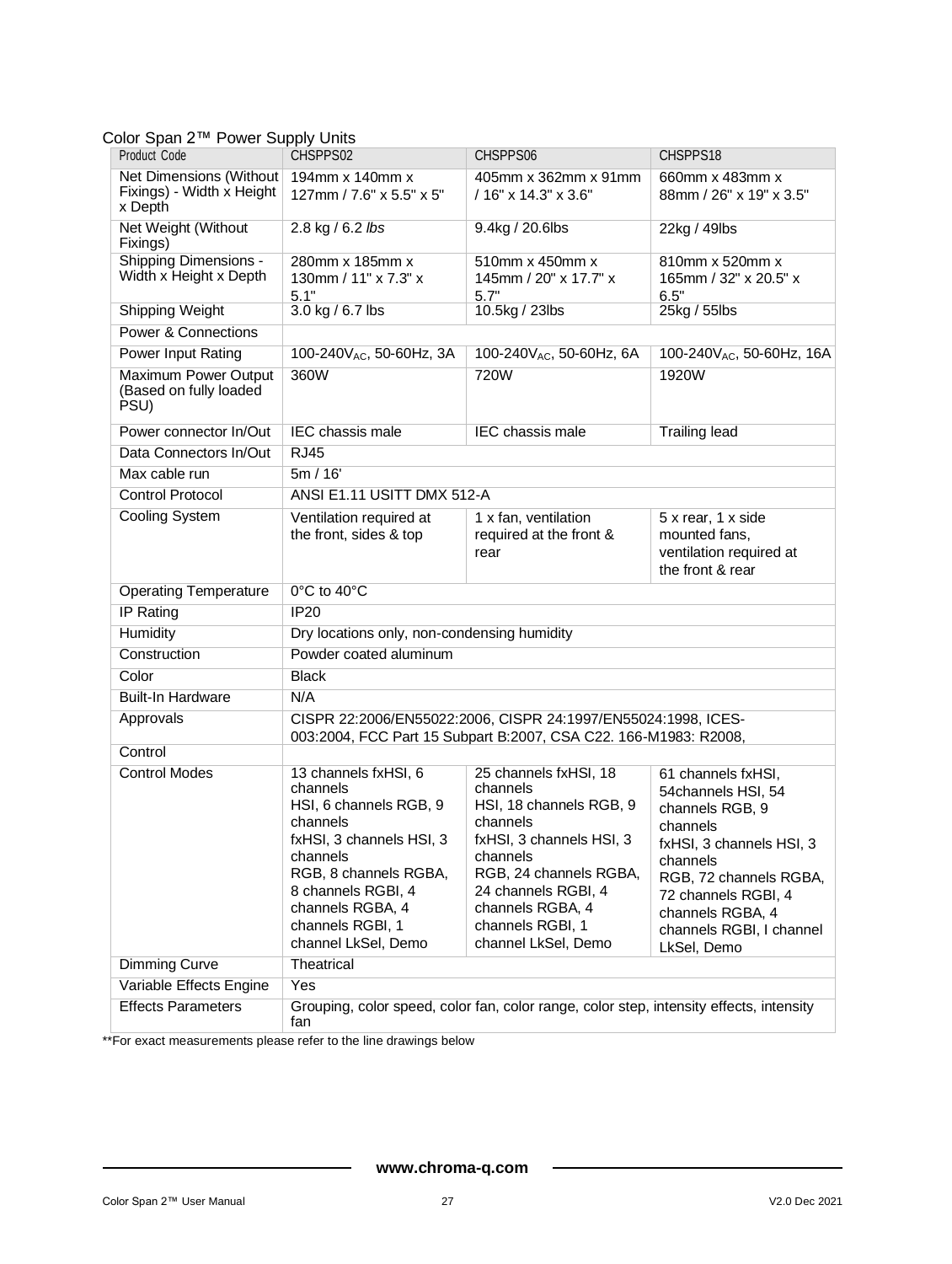## <span id="page-28-0"></span>**4.2 Drawings – Dimensions**

# **Color Span Fixtures:**



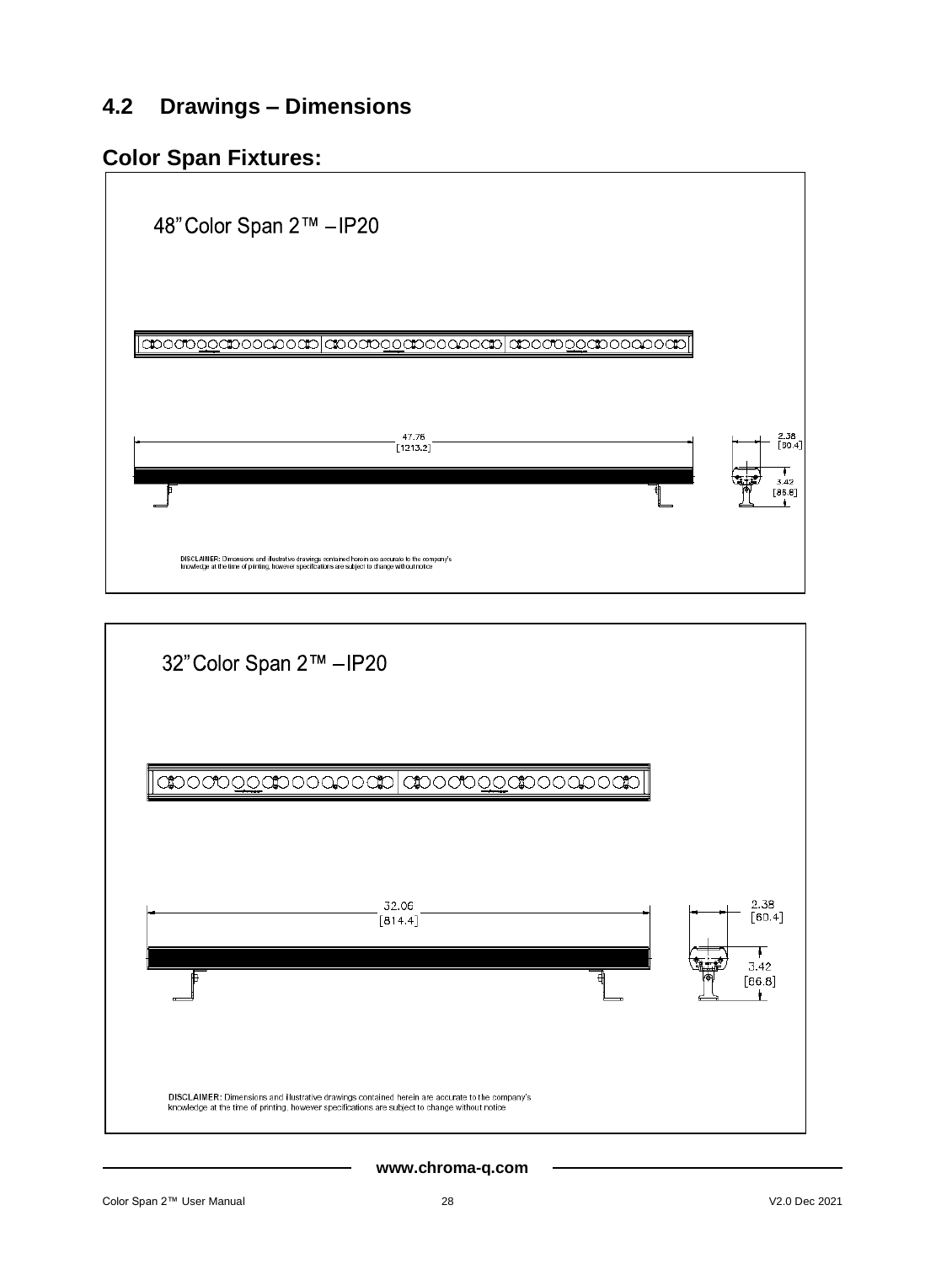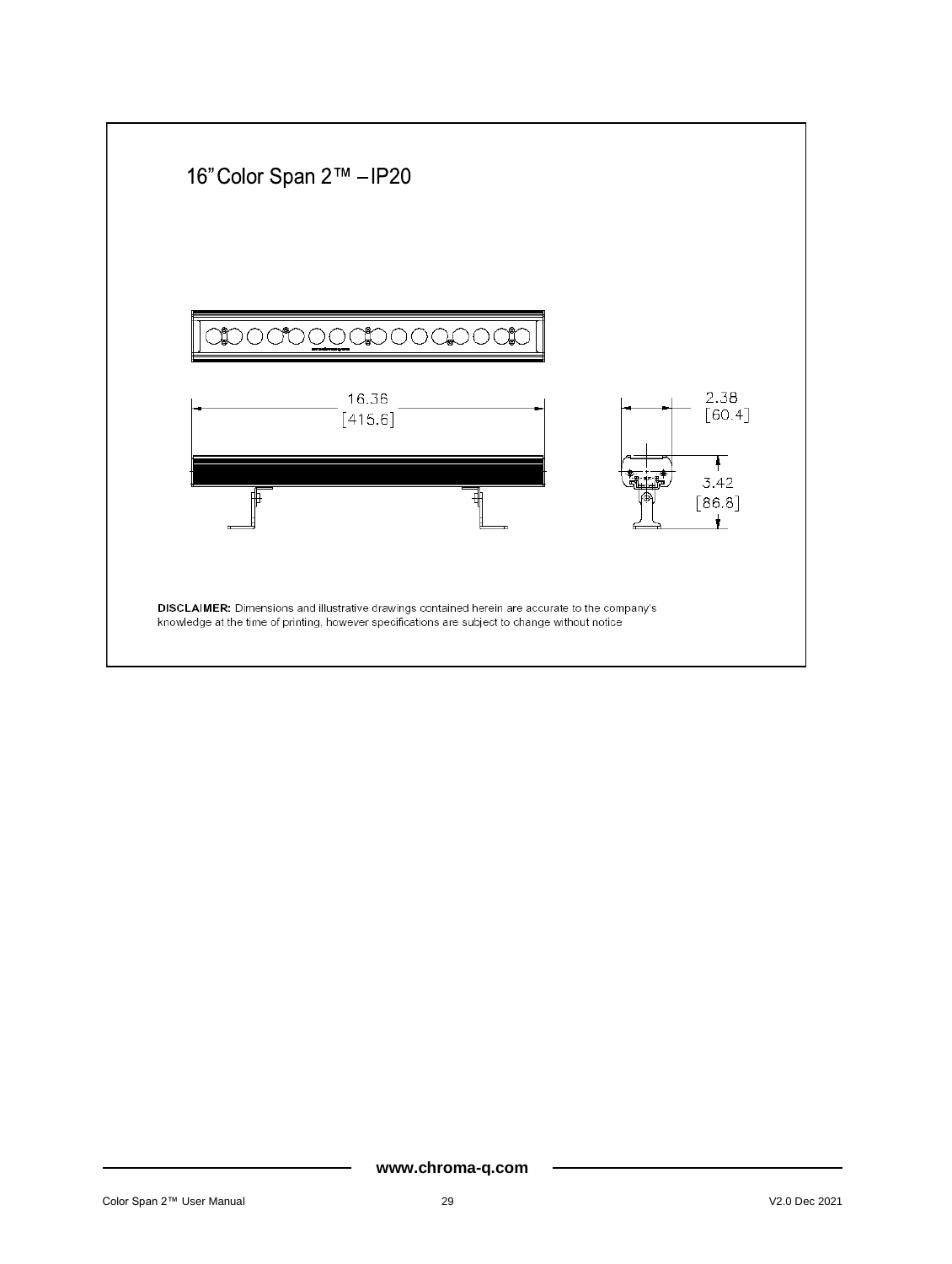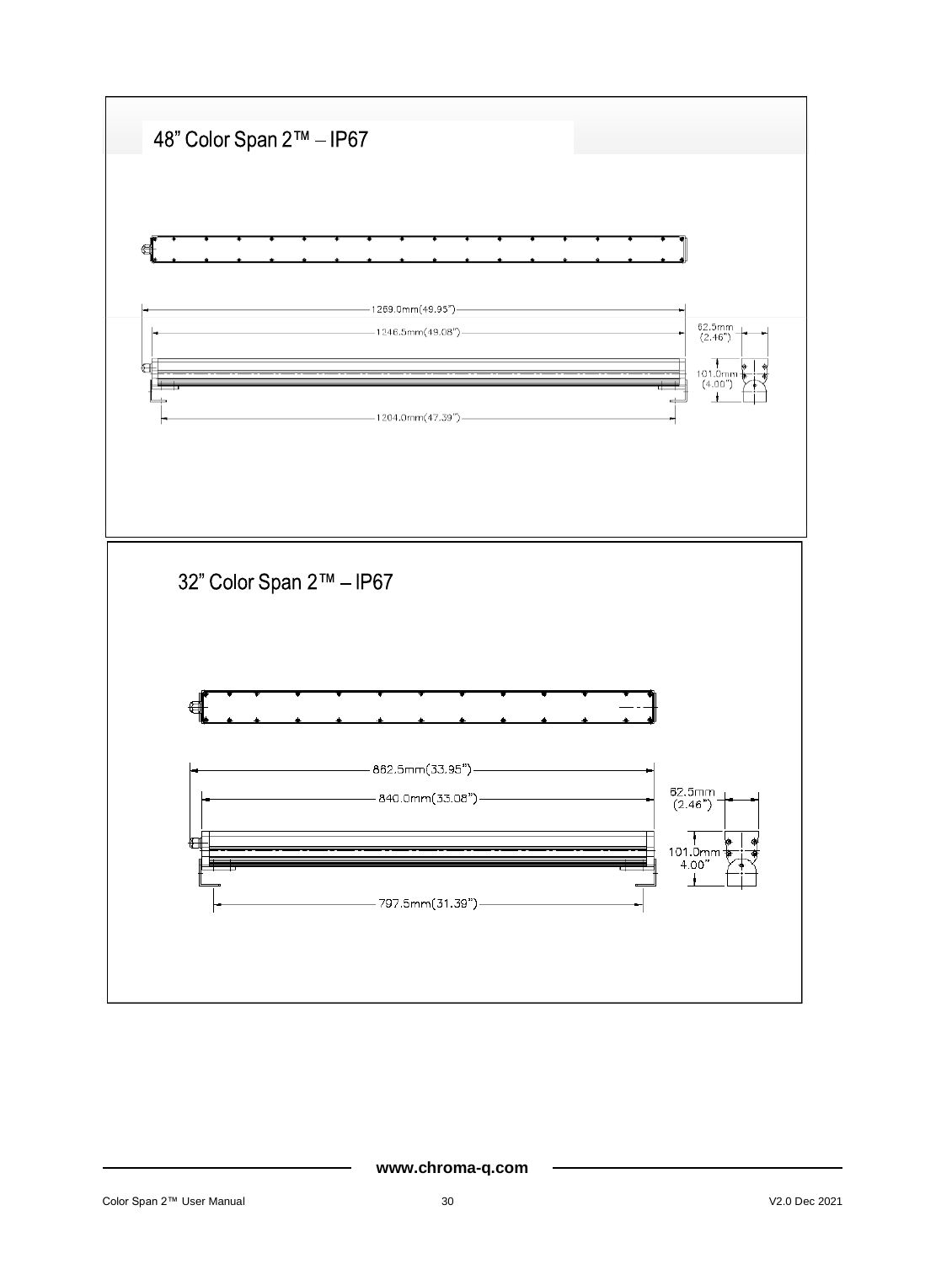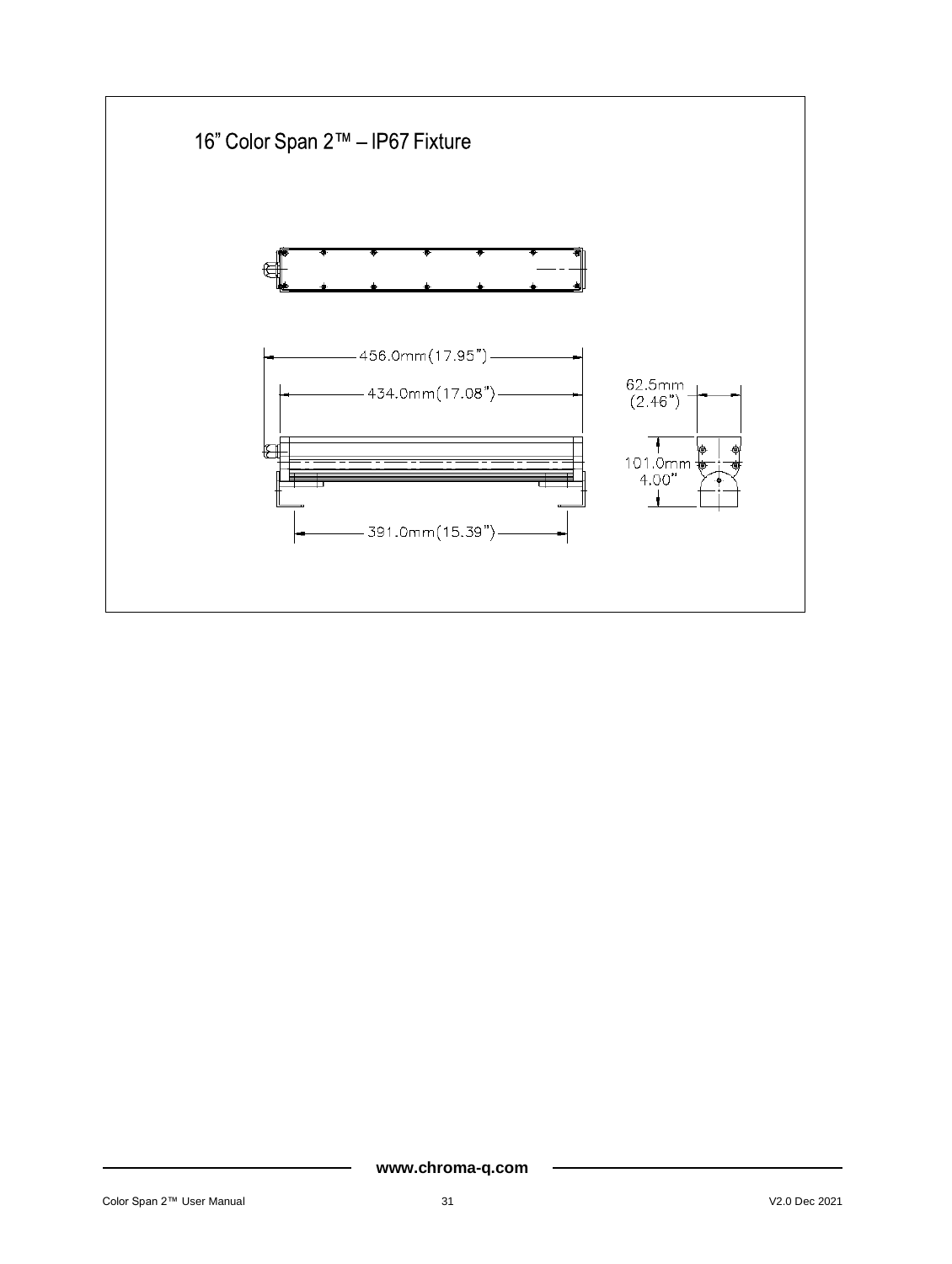

# **Color Span 2™ Power Supply Units:**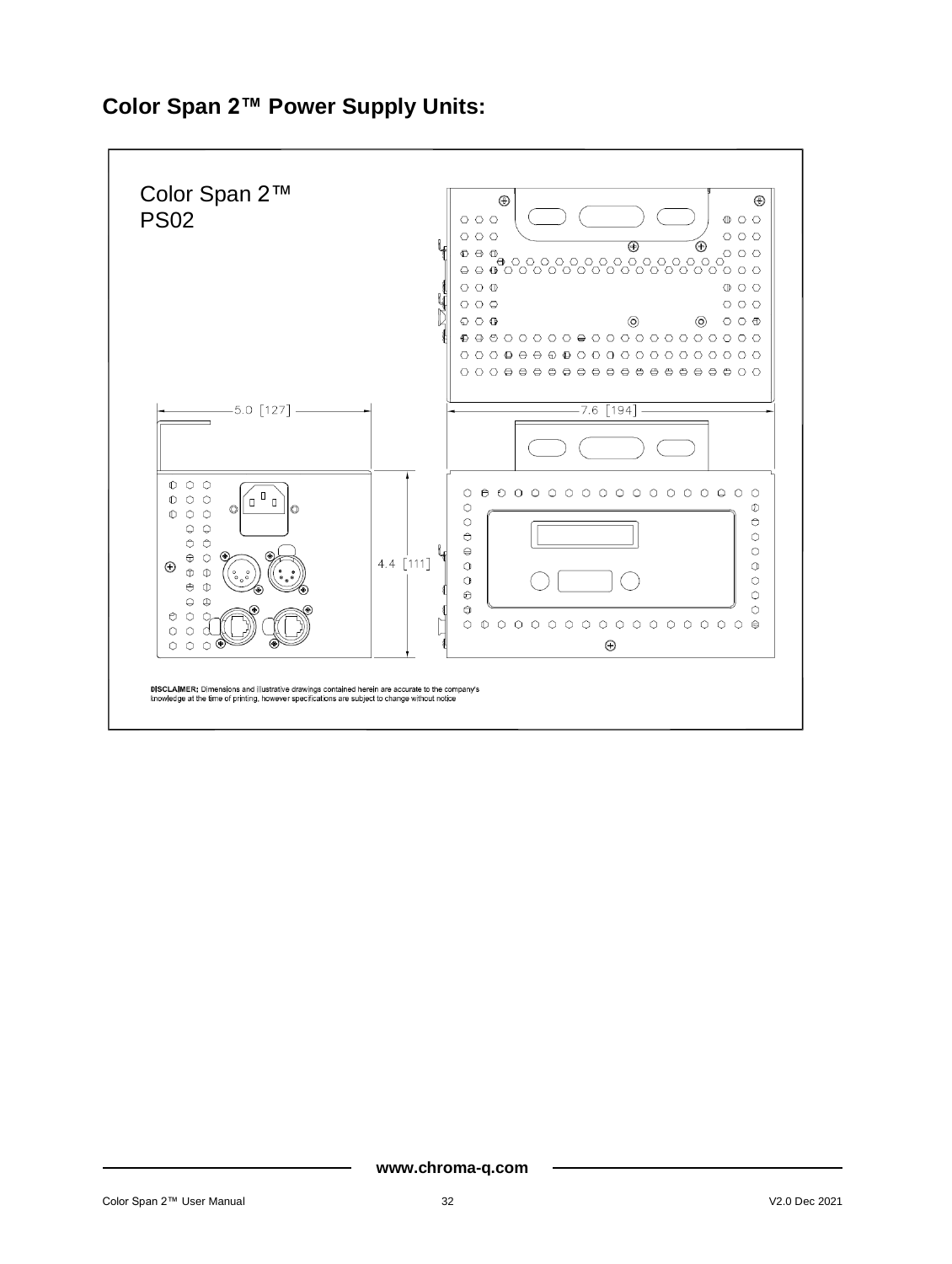

**www.chroma-q.com**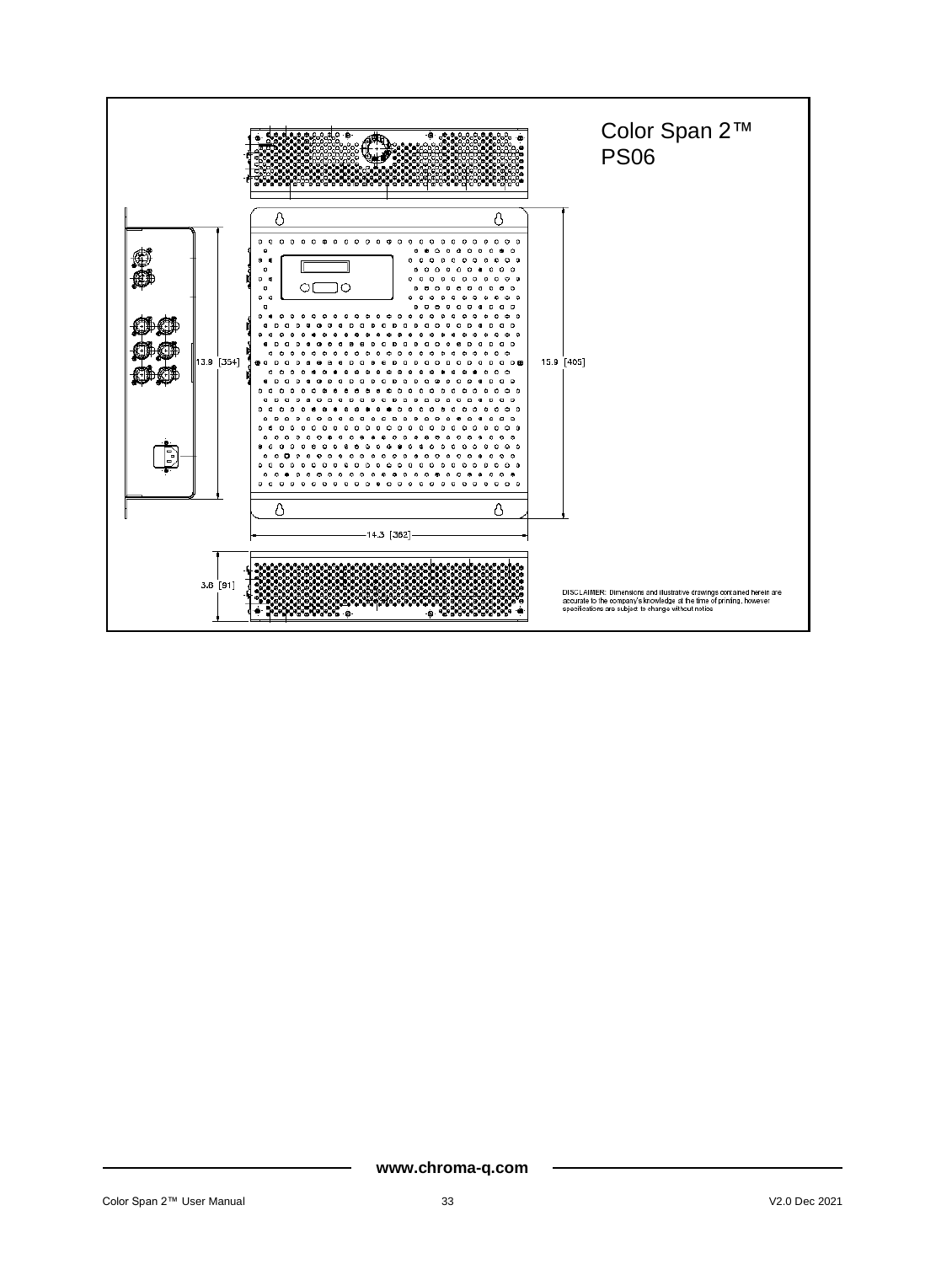